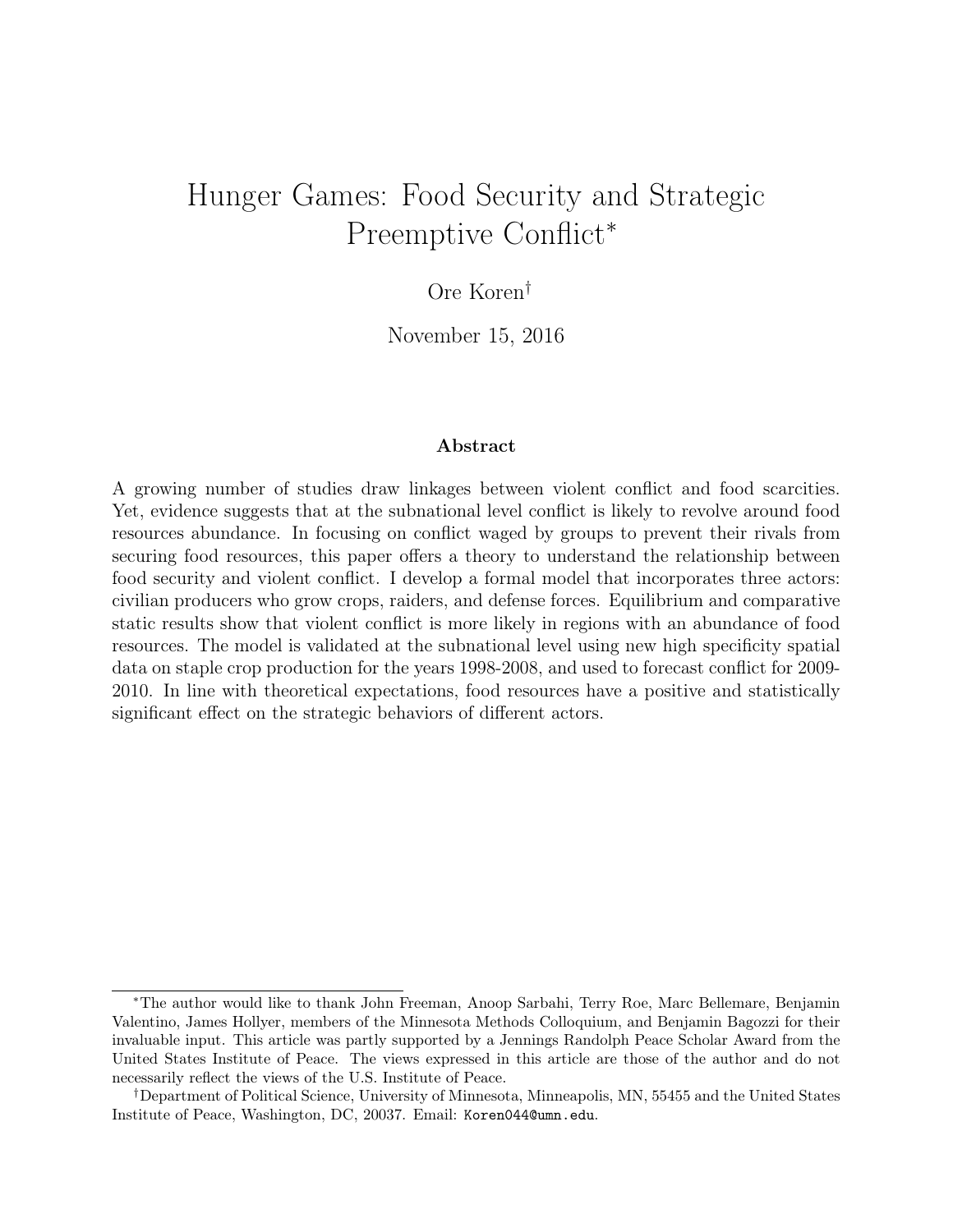Violent conflict is arguably most prevalent in the developing world (Fearon and Laitin, 2003; Miguel, Satyanath and Sergenti, 2004). This paper focuses on one key mechanism that can drive different actors to instigate violence in these regions: food security. Understanding how this mechanism operates is important given that evidence from countries as diverse as Uganda (Mkutu, 2001), the Democratic Republic of the Congo (Vlassenroot and Raeymaekers, 2008), Peru (Gitlitz and Rojas, 1983), and India (Wischnath and Buhaug, 2014) suggests that conflict dynamics are closely associated with food resources. It is therefore not surprising that a growing number of studies draw links between environmental conditions such as the variability in temperature or precipitation and violent conflict, hypothesizing that these factors, among others, affect conflict by negatively impacting food production (Burke et al., 2009; Miguel, Satyanath and Sergenti, 2004; Bagozzi, Koren and Mukherjee, Forthcoming).

Despite these contributions, little analysis concerning how food security mechanisms affect violent conflict has been conducted. Some scholars of the climate-conflict nexus argue that rising temperatures decrease food production locally, in turn leading different actors to fight with increasing frequency over a shrinking pool of resources (Burke et al., 2009; O'Loughlin et al., 2012). However, the focus on scarcity alone cannot predict where conflict over food will arise within the state. For example, a close examination of violent conflict data at the *disaggregated* within-country "grid-cell year" level in Africa (Raleigh et al., 2010),<sup>1</sup> reveals that violent conflict *predominately* arises in regions where at least some food is grown (92% of all incidents). This empirical evidence counter-intuitively suggests that, at the local level, violent conflict is associated with food resource abundance, and not scarcity. Fitting explanations for the relationship between food and conflict should therefore account for how food resource abundance, in addition to food scarcities, affects local conflict frequency (Koren and Bagozzi, 2016; Butler and Gates, 2012; Adano et al., 2012).

What impact does food security have on patterns of conflict within developing states? Does increasing local food security levels exacerbate or help to quell violence in these areas?

<sup>&</sup>lt;sup>1</sup>I.e., "cells" of approximately 55km x 55km around the equator (Tollefsen et al., 2012). Data on all staple food crops was estimated for the year 2000 (Ramankutty et al., 2008).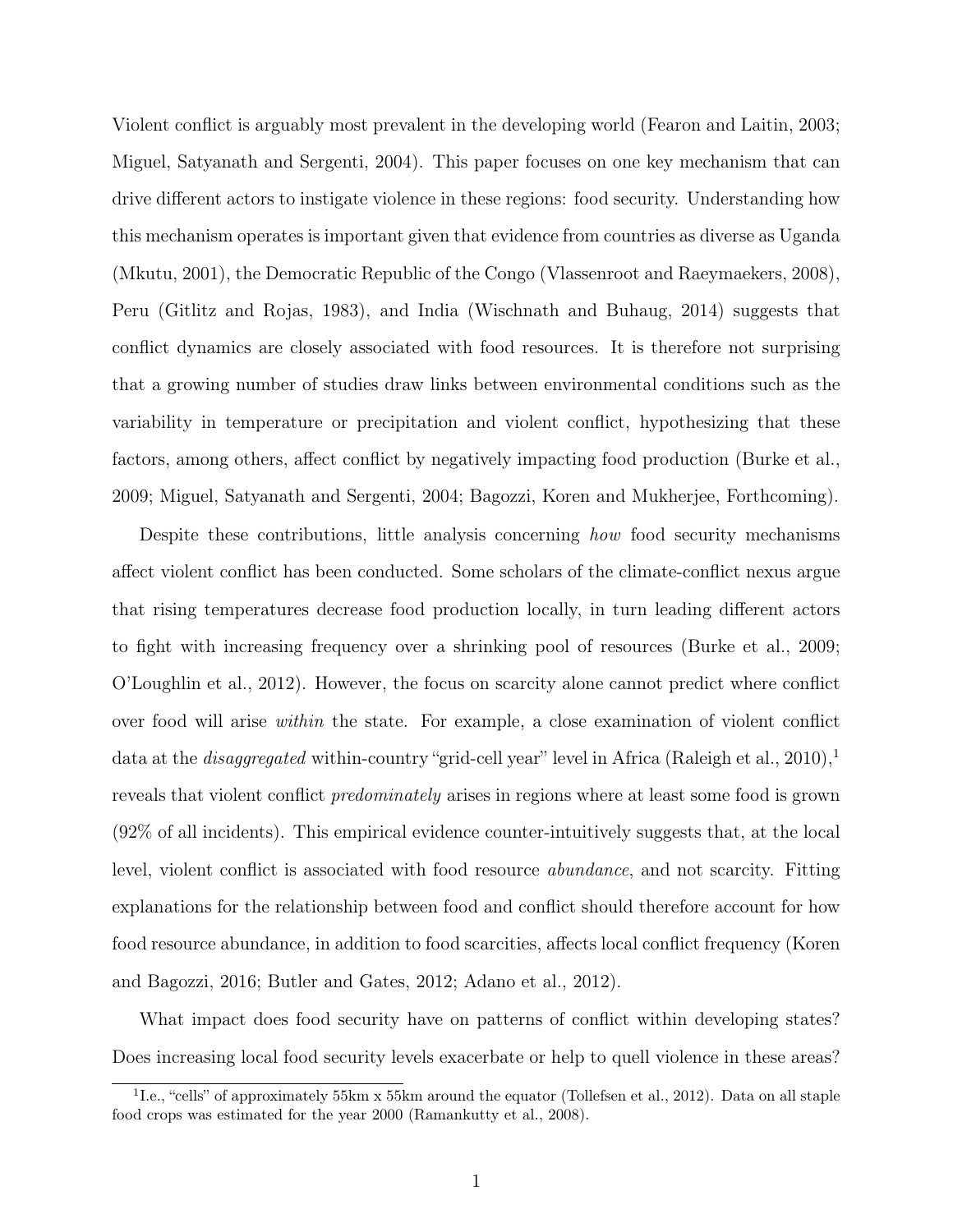To answer these questions, I advance a complementary explanation to scarcity-centric theories, which emphasizes the strategic incentives of actors not only to secure food resources, but also to prevent them from being consumed by others. To achieve strategic advantage, some groups might seek to cut off the supply of other armed actors in order to weaken them. This incentive should give rise to violence not only between rebel and government troops, but also between different ethnic communities (Adano et al., 2012; O'Loughlin et al., 2012; Bagozzi, Koren and Mukherjee, Forthcoming). In the developing world, where the majority of armed groups are unlikely to receive regular logistic support (Koren and Bagozzi, 2016) and must rely on the local population for food, such a possibility is especially likely.

Reducing rival groups' access to food resources is a powerful strategy to increase strength and guarantee survival, as being deprived of food support significantly reduces an organization's fighting ability (Hendrix and Brinkman, 2013). When an organization—be it the military, a rebel group, or an ethnic militia—has access to more local food resources, it can easily recruit individuals and use income from agriculture to purchase weapons (Jaafar and Woertz, 2016). Most importantly, because the majority of armed actors in the developing world must frequently rely on locally-grown food to support their operations, by securing access to such resources an armed actor can operate for longer periods of time and venture further away from its base of operations, increasing its durability. Local food resources are therefore vital to this group and its chances of victory (Koren and Bagozzi, 2016). Correspondingly, to increase its probability of defeating the first group, a second group might seek to preemptively conquer areas that have more food resources to weaken its opponent. In doing so, it deprives the first group of these essential resources, thus reducing its durability, fighting capability, and size. This in turn will push the first group to stage stronger resistance in these food abundant areas to guarantee continued availability of food resources.

I develop this argument in three phases. First, I derive a formal model to show how food security concerns affect the strategic calculi of (i) the first group, or defense forces, (ii) the second group, or raiders, and (iii) the civilian producers that provide local food support to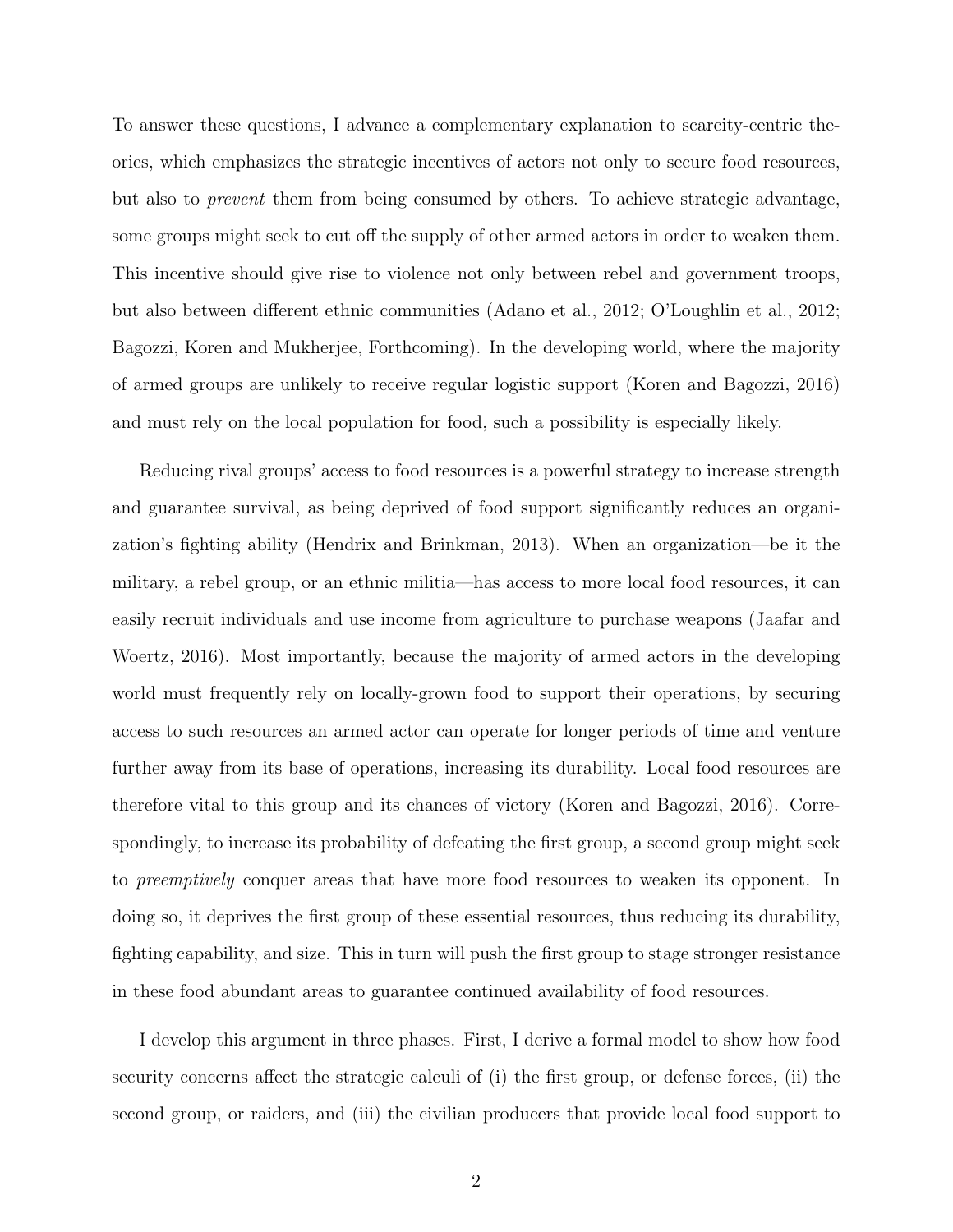the defense forces. This model posits that when the local civilians increase their level of food support, they correspondingly increase the probability that the defense forces will win in combat. Moreover, this level of support cannot be known to the raiders in advance. In equilibrium, the raiders anticipate that if more food support is available to the defense forces, their own chances of victory will diminish. The implication is that above a certain probability threshold of the defense forces' victory, the possibility of high food support levels becomes a grave threat. I find that in the model, this incentivizes the raiders to preemptively target regions with more food resources in order to cut the defense forces off from these sources of support, and increase their (the raiders') overall probability of victory. Moreover, this formal analysis provides a set of comparative statics that show when the civilian producers are more likely to increase their level of food support in anticipation of this possibility, which makes it more likely that the defense forces will defeat the raiders. I then corroborate my formal model's predictions on high resolution data on conflict and local food production for the years 1998-2008 (Ray et al., 2012; Ramankutty et al., 2008) using a statistical strategic model that corresponds to the formal model's derivations. Finally, I use the model to forecast conflict on out-of-sample data for 2009-2010.

Overall, my empirical model provides new and nuanced evidence that locally-grown food resources have a strong influence on the strategic calculi of different groups, which generates intensified preemptive competition over areas with more food resources. Specifically, I show that raiders strategically attack local communities where more access to food resources exists, while higher availability of food also makes a response by defense forces more likely.

# Background Discussion

The notion that climatic variability affects armed conflict has received much consideration in recent years. On the one hand, a number of scholars emphasize that climatic variations might lead to decreases in food production, which presumably pushes groups to actively fight over a shrinking pool of food resources (Burke et al., 2009; Bagozzi, Koren and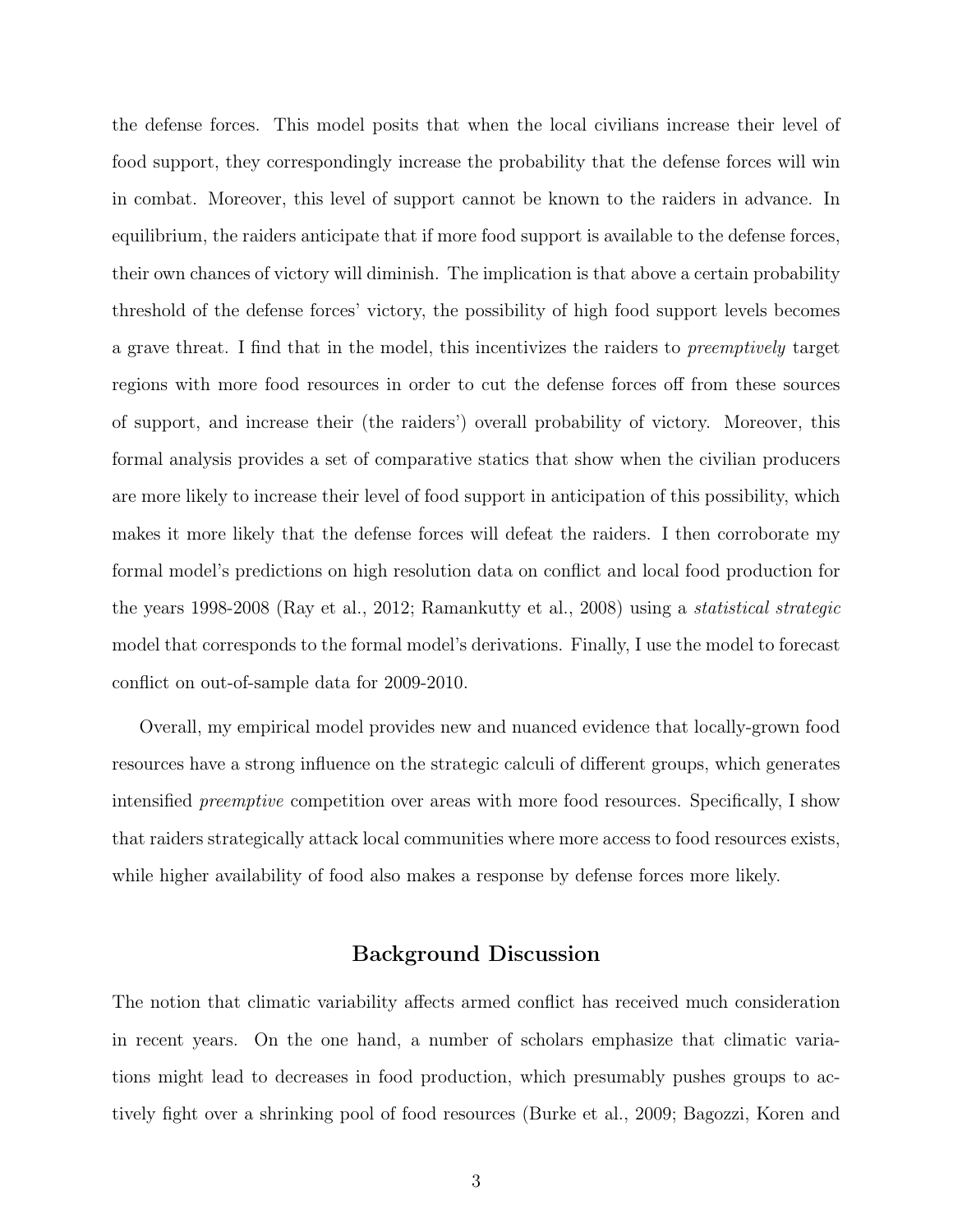Mukherjee, Forthcoming). In many cases, the linking mechanism is hypothesized to be food security, i.e. variations in local food production. So, for instance, Burke et al. hypothesize that, "the experiment that" is a figure can affect agricultural yields both through increases in crop evapotranspiration (and hence heightened water stress in the absence of irrigation) and through accelerated crop development...reducing African staple crop yields by 10%-30% per ◦C of warming" (ibid. 20672). Other scholars focus on distributional asymmetries to explain the relationship between scarcity and conflict. For instance, Buhaug claims that "[e]xposed societies that lack necessary capacity and knowledge to adapt successfully may face increasing asymmetries between demand and supply of subsistence resources (e.g., freshwater, pasture, crops)" (2010, 16481), which explains why conflict is associated with decreases in food production. Similarly, recent studies draw linkages between food price variations and social unrest (e.g., Hendrix and Haggard, 2015; Weinberg and Bakker, 2015; Bellemare, 2015).

On the other hand, an increasing number of studies that focus on the *subnational* level now emphasize that *within* scarcity-prone countries, conflict might be more likely to arise in areas with more food resources (e.g., Koren and Bagozzi, 2016; Butler and Gates, 2012; Adano et al., 2012). These studies focus on the importance of locally grown resources to maintaining and improving the fighting capacity of different groups in many (rural) regions of the developing world. Case-based evidence confirms this argument. For instance, in their analysis of conflict in Kenya and Ethiopia, Adano et al. find that "more conflicts and killings take place in wet season times of relative abundance, and less in dry season times of relative scarcity, when people reconcile their differences and cooperate" (2012, 77). Similarly, during the Civil War in Sierra Leone, for instance, regular Sierra Leone Army (SLA) troops were paid not with money, but with bags of rice, a meager payment usually appropriated by generals located back in the capital, Freetown. This lack of support pushed the SLA to fight over areas with higher levels of food resources to secure local access to food and sustain its operations (Keen, 2005).

The potential importance of locally grown food resources is not unique to groups that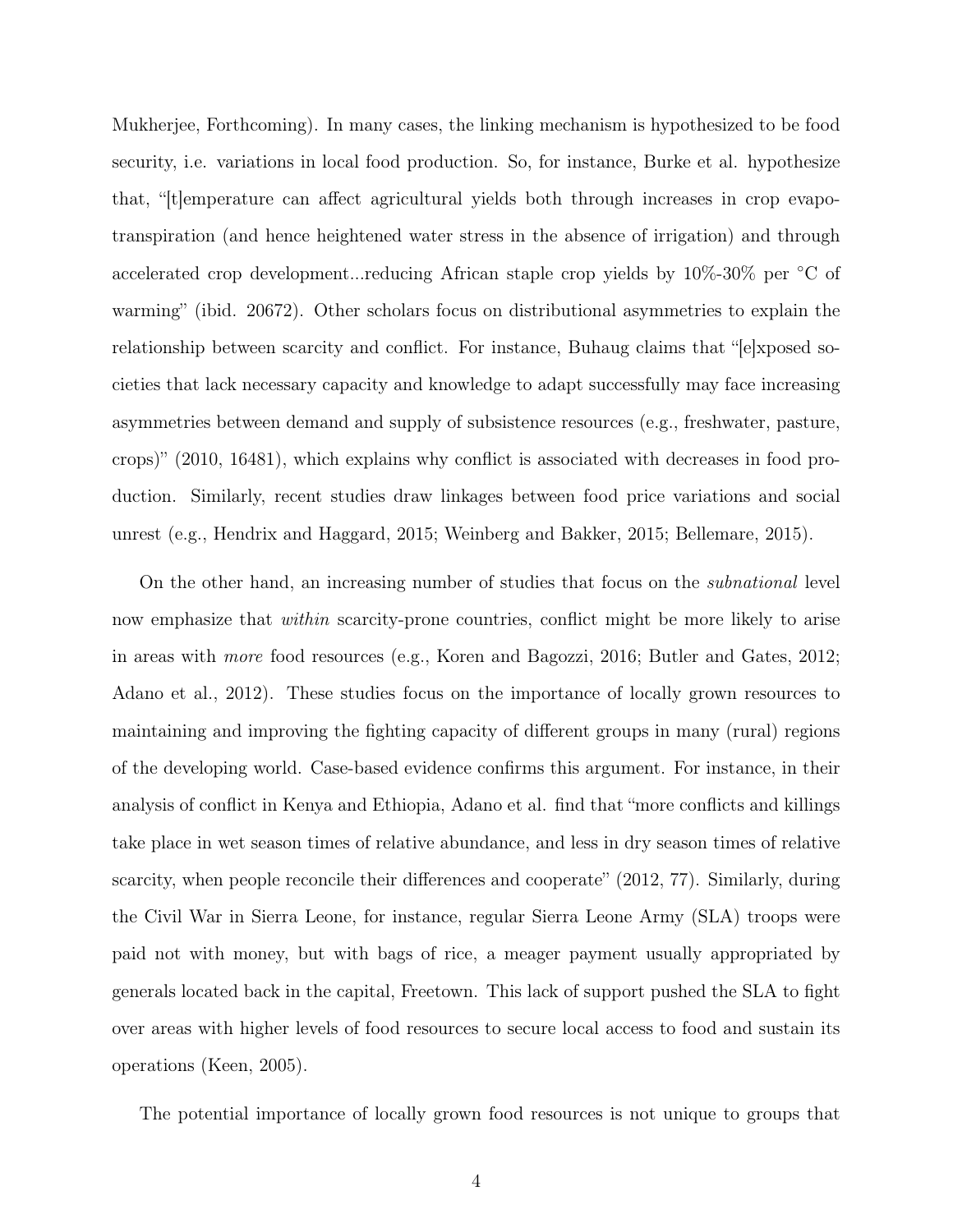partake in government vs. rebel conflicts. Indeed, ethnic and tribal militias and other irregular forces representing local communities and different ethnic groups might be even more likely to initiate conflict over food resources. These communities are likely to be especially dependent on locally grown food resources, more susceptible to the adverse effects of the distributional asymmetries between the core and the periphery (Buhaug, 2010; Wischnath and Buhaug, 2014), and more affected by local variations in precipitation or temperature (O'Loughlin et al., 2012; Food and Agriculture Organization of the United Nations, 2008).

Despite these valuable insights into the motivations governing armed actors' imperatives to secure food resources by violent means provided by the studies discussed above, we are still missing an interactive model that (i) is focused on food resources (rather than environmental conditions or production and price shocks); and (ii) explains when these interactions are more likely to give rise to violence locally—between communities as well as between different armed actors—rather than simply shape conflict patterns more broadly. To explain these interactions and the trend that violent conflict concentrates in areas with more food crops, I design my model around competition over food resources. In this context, food (in)security relates to the (in)ability of actors, armed groups and communities, to secure adequate amount of and/or access to food (Barrett, 2010). Correspondingly, to weaken one's rivals, possessing and even destroying food sources is a beneficial strategy that increases the opponents' levels of food insecurity,<sup>2</sup> negatively affecting their fighting ability (Hendrix and Brinkman, 2013).

For instance, in Sierra Leone, troops of the Revolutionary United Front (RUF) burned and destroyed villages not only to secure food resources for their own consumption, but also to strategically hurt the government and prevent its troops from accessing these important resources (Keen, 2005). Similarly, in South Sudan, where "[e]thnic groups have fought each other over cattle—a vital part of the indigenous economy—for centuries" (Reuters, 2011), livestock raiding is frequently used to humiliate and weaken the enemy. Although analyzing

<sup>&</sup>lt;sup>2</sup>"Food insecurity" refers to situations where food security levels are dangerously low, and there are not enough food resources, due to either distributional or production shortages, to guarantee sufficient dietary intake for all individuals in the region (Barrett, 2010).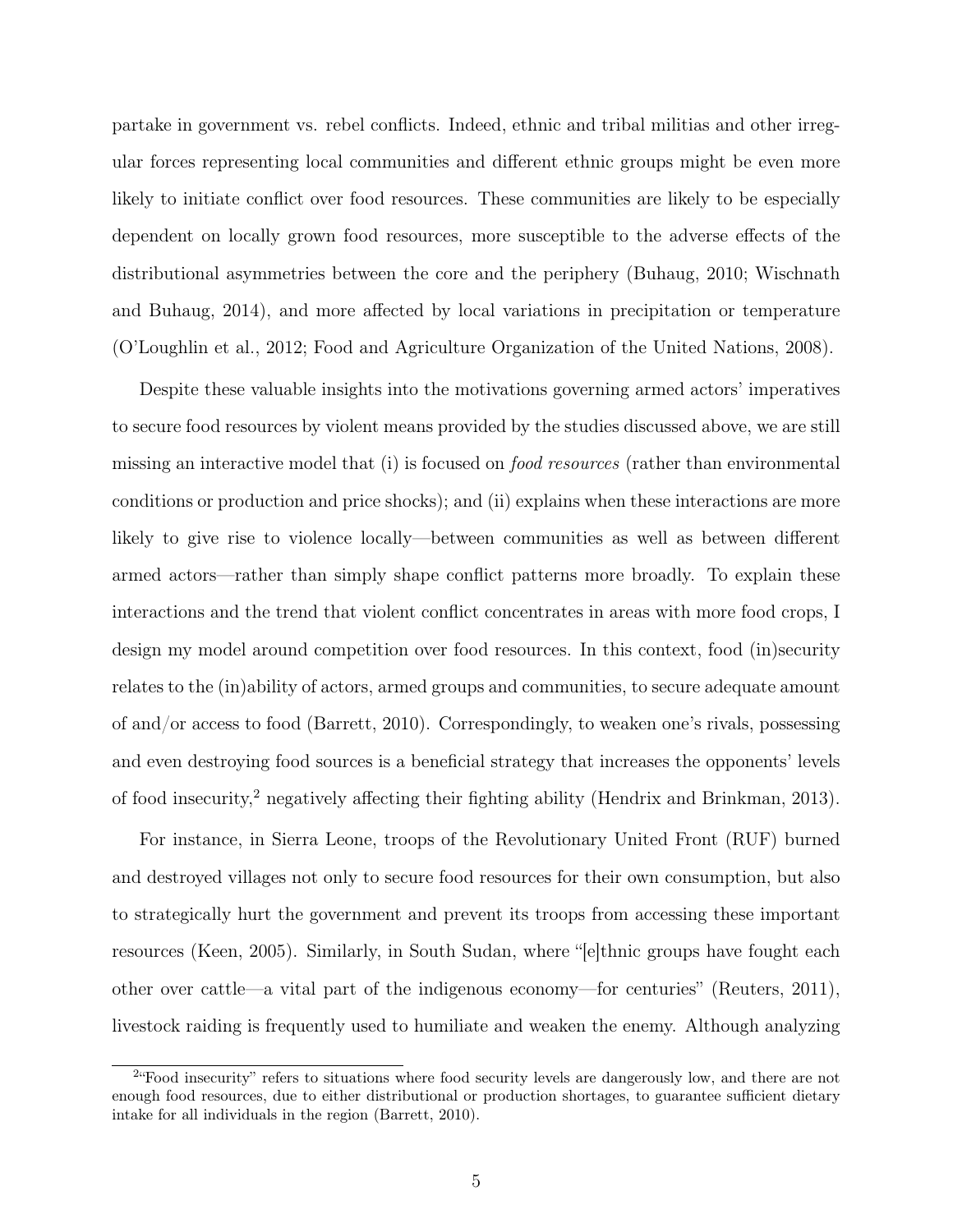every incidence of preemptive conflict over food security is beyond the scope of this paper, a partial evaluation of more recent evidence—which, due to space constraints, is presented in Table A.1, Supporting Information—shows that preemptive conflict over food resources occurs relatively frequently.

The raiders' strategy of expropriating and destroying the civilians' food resources to weaken their rivals combined with the civilians' strategy of providing their defense forces with varying levels of food support produce a "commitment problem" in my game model.<sup>3</sup> This commitment problem suggests that as long as the raiders cannot know in advance how much food support the civilians will provide to their defense forces, they might decide to attack and conquer areas with more food resources in order to control these focal points and cut the defense forces off from these resources. The value of the civilians' land is observable by all actors, which allows the raiders to estimate how much food is available in the region (e.g., in open stockpiles, granaries, and cattle pens). The importance of local food support to the defense forces' war efforts creates strong incentives for the raiders to preemptively target and initiate conflict in areas that offer more access to food resources, because doing so would substantially weaken the defense forces, who require these resources to improve their own chances of victory. Preemptive conflict is thus about regulating the supply of food available to enemy groups.<sup>4</sup>

# The Model

### Model Primitives

Assume three actors interacting in an agricultural region of a developing country: a set of civilians b (i.e. producers) who work the land to grow crops and livestock; raiders  $r$ 

<sup>&</sup>lt;sup>3</sup>Commitment problems arise when two actors know that they will prefer to renege on their agreement in the future, meaning that even a mutually beneficial agreement cannot be struck at present (e.g., Fearon, 1995). In the context discussed here, because the civilians decide their levels of food only after the raiders attack, neither side has a strong enough incentive to commit to finding a peaceful solution in advance.

<sup>&</sup>lt;sup>4</sup>Note that this is not (necessarily) the same as "scorched earth" tactics, which involve the complete destruction of all means of production in a given area, whether the raiders conquer the region or not. As discussed here, "scorched earth" tactics are one extreme type of preemptive conflict, but they are neither the only one nor the most prevalent.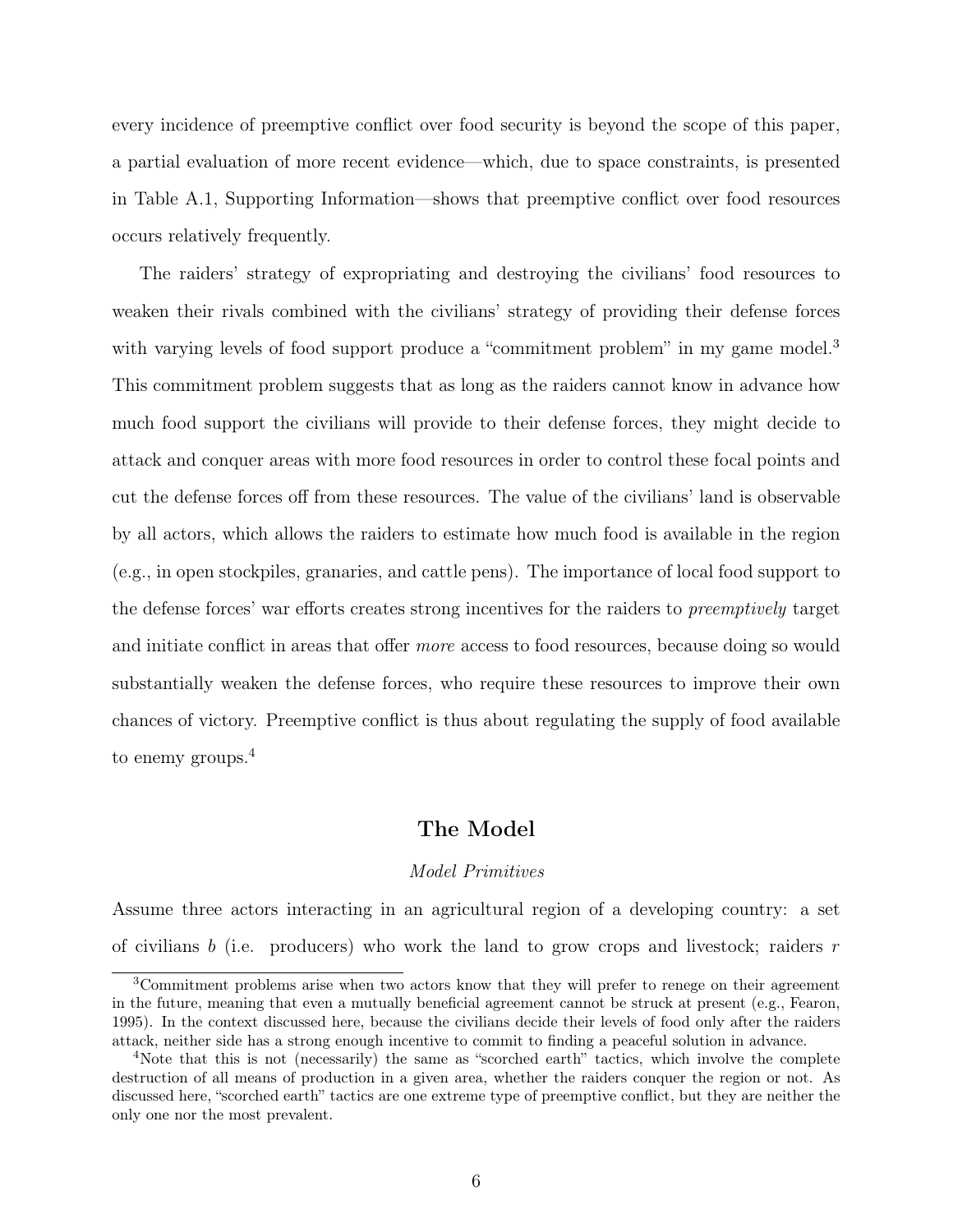(consisting of political or ethnic militias, rebels, etc.); and defense forces  $d$  (ethnic militias, civil defense forces, government troops, etc.). If attacked, the civilian producers decide the level of food support they provide to their defense forces  $\theta \in [0,1]$ , which is not revealed to the raiders until they invade the region. Thus, the civilians face a commitment problem; because they decide their level of food support only after being attacked, the raiders will always be concerned that areas with higher levels of food resources are going to improve the defense forces' chances of victory if the latter decide to open hostilities.<sup>5</sup>

Let  $\rho$  be the total probability that the defense forces defeat the raiders if conflict arises taking the effect of food support into account, such that  $Pr(victory) \equiv \rho = p[1+(1-\delta)\theta\omega]$ . In this probability function,  $p \in [0, 1]$  is the baseline probability of the defense forces' victory not accounting for the role played by local food support, i.e., based on the resources currently available to d. Additionally, let  $\delta \in [0,1]$  denote the effect of violence on reducing  $\theta$ , for example because targeting a food resource-abundant region enables the raiders to capture a high number of food stockpiles, kill civilians producers, or—in extreme cases—to employ "scorched earth" tactics. In this function,  $\omega \leq \frac{1}{p} - 1$  denotes how important food support is to the defense forces' overall probability of victory. Both  $\delta$  and  $\omega$  guarantee that  $p \in [0,1]$ . Setting  $\rho$  in this fashion thus incorporates the effect of local food support into conflict dynamics in the region.

The raiders r seek to target locations where food resources are grown and stockpiled to control these areas and prevent the defense forces d from gaining access to these resources. Let  $\eta$  be the costs the raiders incur from waging conflict M, which includes the costs of mobilizing and recruiting individuals and obtaining firearms, such that  $\eta > 0$ . If r initiates conflict and wins with probability  $(1 - \rho)$  it obtains the benefit  $R + s$ , because controlling the region provides r with the access to both taxation and resource rents  $R$ , and the value

<sup>&</sup>lt;sup>5</sup>In the model developed here, *how* food resources are provided and whether they are obtained using coercion or enticement is irrelevant. Because it revolves around a commitment problem, which relates to the sequential moves of different actors, the model is agnostic with respect to apportionment dynamics as highlighted by, e.g., Kalyvas (2006).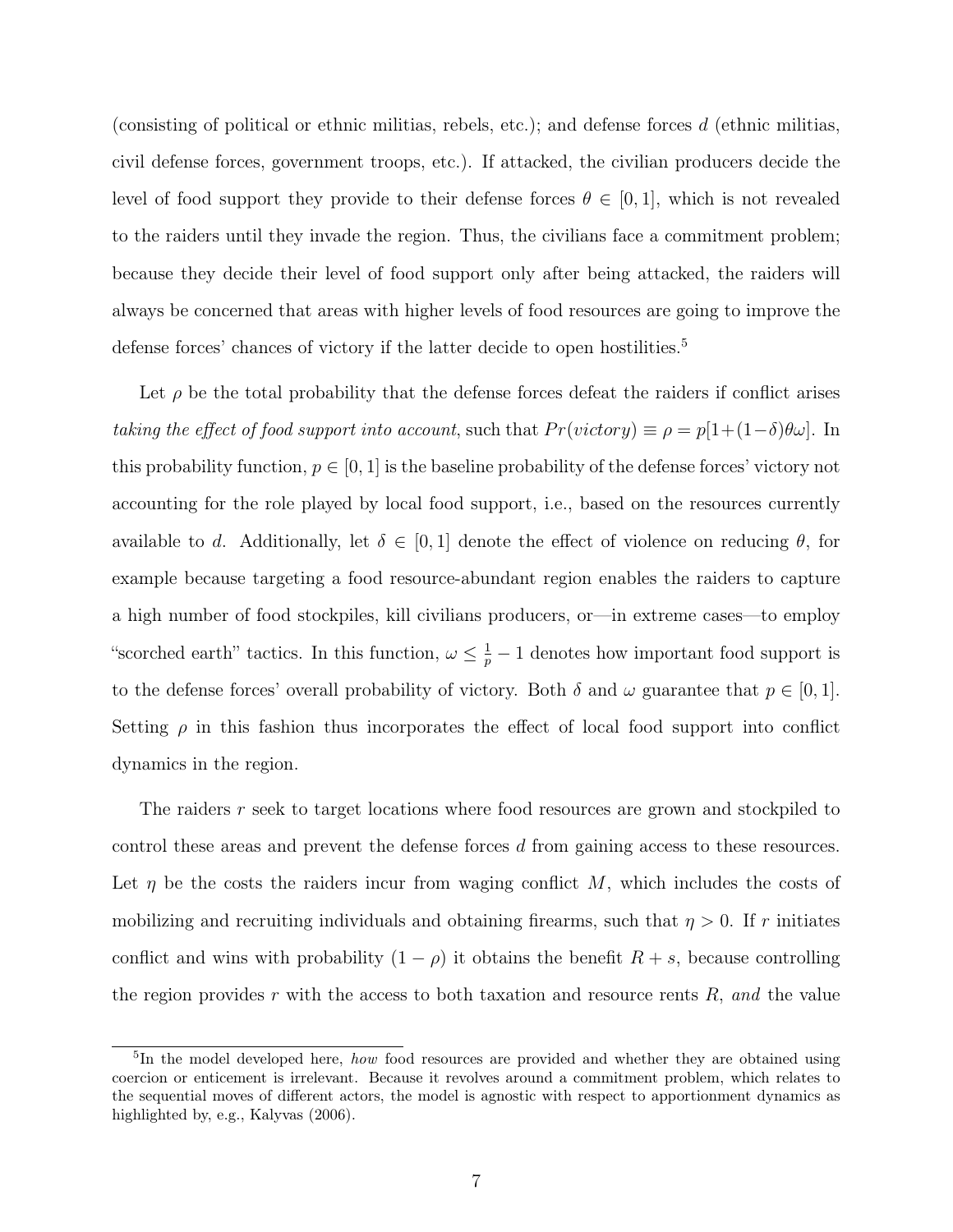of the land  $s$ , which includes the food produced and stockpiled by  $b$ .<sup>6</sup> If the raiders initiate conflict and lose, they receive no benefits, but still face the costs of conflict. If they do not initiate conflict, they simply maintain the status quo and gain a utility of zero. The raiders r's utility function from initiating conflict (i.e., when  $M = 1$ , denoted simply as M for convenience) is thus:  $U_r(M) = (1 - \rho) \times (R + s) + \rho \times 0 - \eta$ , which can be rewritten as:

$$
U_r(M) = (1 - \rho)(R + s) - \eta \tag{1}
$$

Let  $\theta$  be the amount of locally produced food the civilians b allocate to supporting their defense forces. Correspondingly,  $\kappa$  is the cost the civilians incur if the raiders initiate conflict, e.g., through targeted killings. In addition,  $c(\theta)$  is the opportunity costs of allocating food resources to support armed groups rather than keeping them for other uses, such that  $c(\theta)$  > 0;  $c(\theta)$  / > 0. For convenience, let  $c(\theta) = \frac{1}{2}\theta^2$ . Because  $\rho$  denotes the total probability with which the defense forces successfully protect the civilians and their land against the raiders, the civilians' benefit from victory is the total value of land (and the food produced and stored therein) in the region, which they get to keep,  $\rho \times s$ . If conflict occurs and the defense forces lose, then the civilians forfeit the entirety of their land, such that  $(1 - \rho) \times 0$ . The civilians' b utility function is thus expressed as:

$$
U_b(M) = \rho s - \frac{1}{2}\theta^2 - \kappa \tag{2}
$$

The civilian producers' optimization problem is to maximize Equation 2 with respect to  $\theta$ , subject to the constraint  $\theta \in [0, 1]$ .

The sequence of play is as follows. Nature draws the baseline probability of the defense forces' victory  $p \in [0, \hat{p}]$ , which is revealed to all actors. The raiders then need to decide whether or not to initiate conflict in the region,  $M \in \{0,1\}$ . Finally, the civilians determine the level of support they provide the defense forces,  $\theta \in [0, 1]$ . This order of play thus sets

 ${}^{6}$ Because this paper is focused on food support, the land's value s corresponds to its fertility and hence to the total amount of food that can be grown and stored on this land.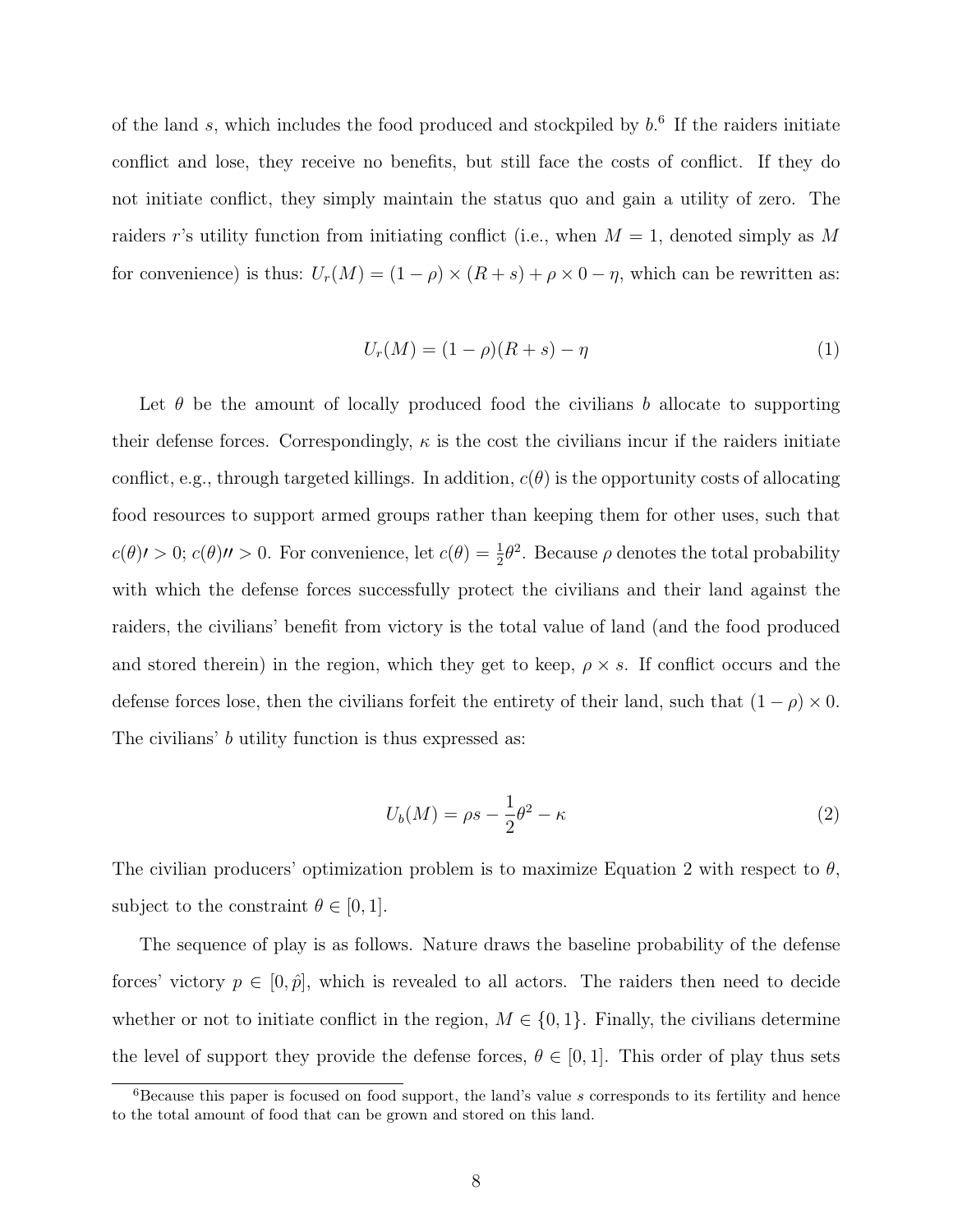up the commitment problem.<sup>7</sup>









Equilibrium Results

• Lemma 1: In the subgame perfect Nash equilibrium of the game between  $r, d, and b$ :

(i) In case of conflict the civilians b will always choose to provide some level of food support  $\theta$ , considering its effect on improving the defense forces d's overall probability of victory

(ii) The optimal agricultural food resources that the civilian producers b will allocate for the defense forces' consumption is  $\theta^* = (1 - \delta)\omega ps$ 

(iii) The utility of the raiders from (a) waging conflict, taking  $\theta^*$  into account, is  $U_r(M|\theta^*) =$  $[1-p(1+(1-\delta)^2\omega^2ps)](R+s)-\eta$ , and consequentially (b) the raiders will initiate conflict if  $U_r(M) = [1 - p(1 + (1 - \delta)^2 \omega^2 ps)](R + s) \ge \eta$ 

<sup>&</sup>lt;sup>7</sup>Because the defense forces are not a strategic actor in this model and their behavior is assumed to reflect the civilians' actions, their utility function is discussed only in the Supporting Information file.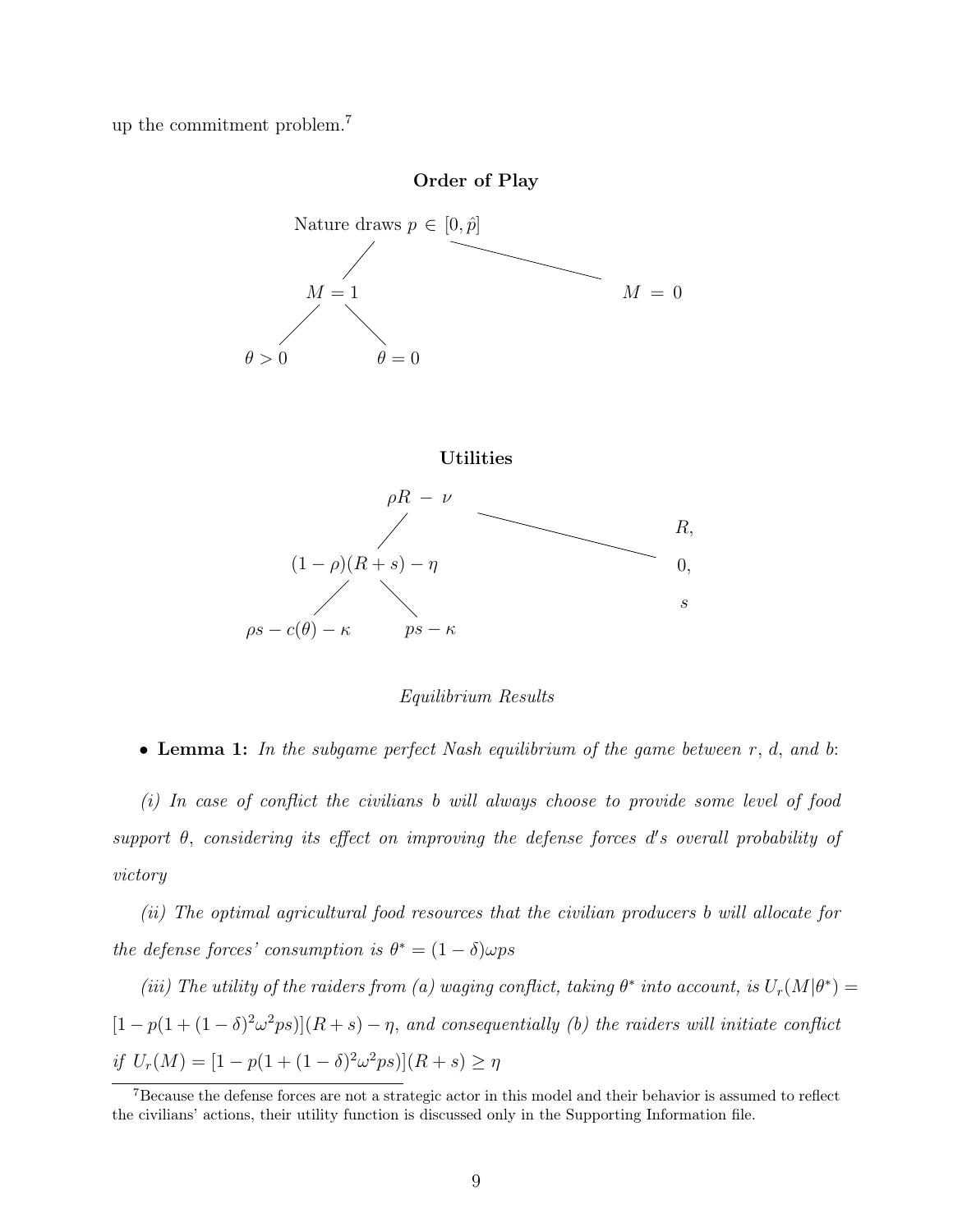Proof: See Supporting Information.

Lemma 1 establishes that in regions with some food resources, violent conflict might arise endogenously, as a consequence of the equilibrium choices between the civilian producers on the one hand, and the raiders on the other. The intuition is straightforward in cases of linearly increasing food support  $\theta$ : eventually food support levels will be high enough as to guarantee the defense forces' d victory. However, as shown in Proposition 2 below, the stronger the effect of violence on reducing this support  $\delta$  is, the more inclined the raiders will be to use it and initiate conflict. For instance, in South Sudan, some tribal militias routinely engage with the military and civil defense forces of ethnic groups associated with the regime over cattle theft, which frequently involves abuses against civilians (Reuters, 2011). These interactions are even more evident in Ethiopia, where large farms and food producers, which are defended by forces trained and managed by the state or by their own sponsored militias, experience frequent raids both by pastoralist groups—whose traditional space has been appropriated by these farms—and rebel groups who seek to challenge the state and its presence in the region (Mkutu, 2001).

The equilibrium results from Lemma 1 can be used to derive two sets of comparative statics to explain when the civilians will increase their level of food support, and when the raiders will prefer to target regions with more food resources. The first set of comparative statics is discussed in Proposition 1 below.

**Proposition 1:** The level of food support  $\theta^*$  provided by the civilians will, (i) increase with a higher baseline probability of defender victory  $p > 0$ , (ii) increase when the marginal importance of food support to the defense forces d's victory is higher, and (iii) increase when the value of the food producing cropland in the region s is higher

Proof: See Supporting Information.

Proposition 1 serves as the basis for the ensuing comparative static prediction developed in Proposition 2, which explains why the raiders choose to target regions with more food resources. The rational behind Proposition 1 is intuitive. Recall that more access to food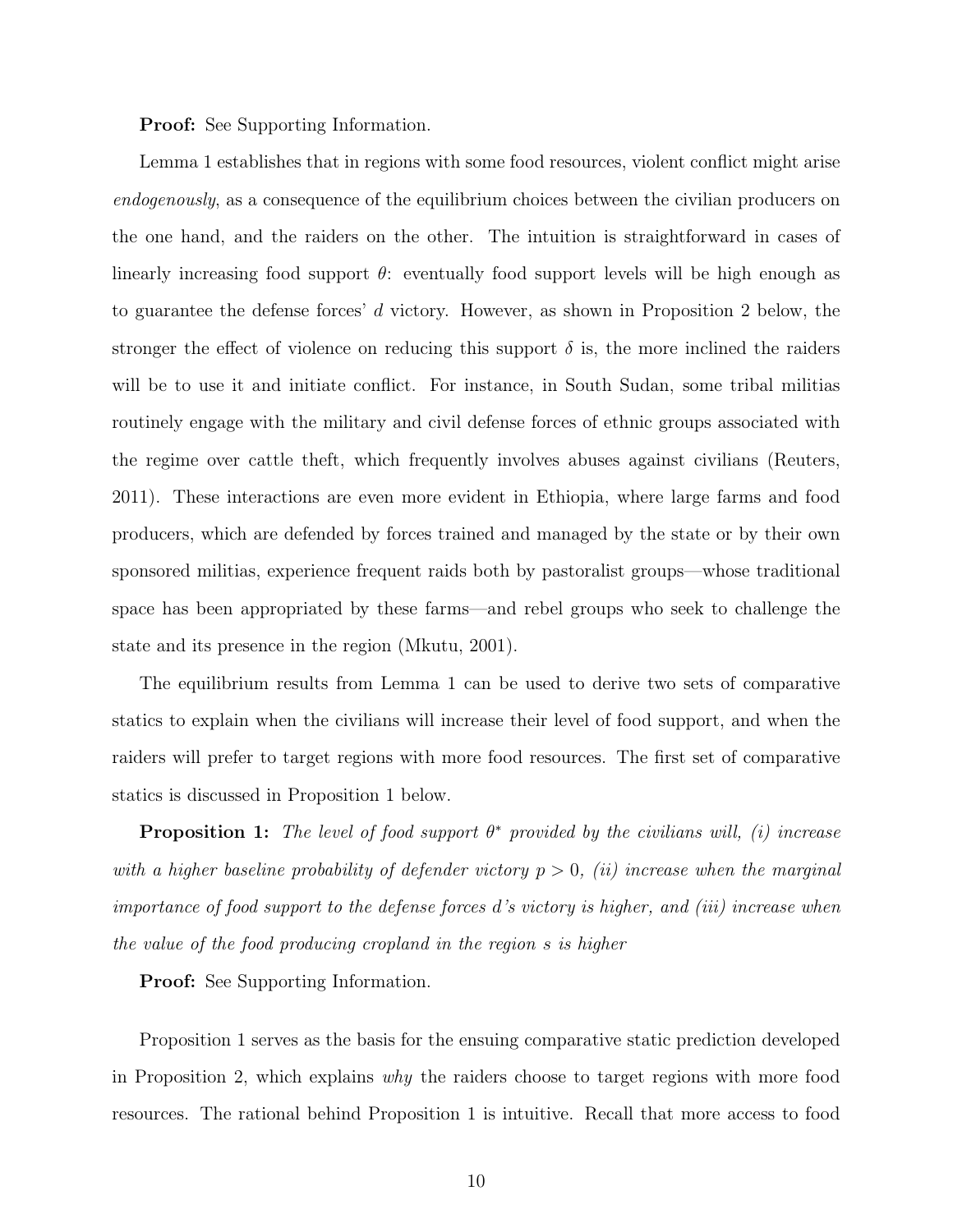resources provided by the local civilians increases the ability of troops to operate for longer periods of time and attract more recruits. Additionally,  $\theta$  is a finite resource because the civilian producers b cannot provide more food than they can physically produce and stockpile due to limitations in infrastructure that force communities and individuals across the developing world to rely on food produced locally (Paarlberg, 2000).

Importantly, military and civil defense forces across the developing world are also frequently forced to rely on food produced and grown locally, due to the relative lack of guaranteed logistic support provided by the state (Koren and Bagozzi, 2016). If the defense forces are strong and have a high probability of victory as captured by the exogenous parameter p, providing food support is more likely to "pay off" because the civilians will be able not only to keep their remaining resources for consumption, but also avoid potential retribution. Correspondingly, if local food support is important to ensuring the defense forces' victory (as captured by the  $\omega$  parameter), it follows that the civilian producers will allocate support simply because, bushel to bushel, and all else equal, they gain higher marginal returns with respect to improving the defense forces' chances of victory for the same amount of food.

The model's finding that the civilians will provide higher levels of food support when the land is more valuable is also intuitive. Valuable land is more fertile, and allows for more food to be produced. This in turn means that the civilians not only have a higher incentive to defend this valuable land, but also that they can increase their levels of food support and gain a higher marginal utility from investing in defending these resources.

As a result, in equilibrium, the raiders will realize that the civilians residing in regions with more arable land will always allocate some of these resources to support the defense forces, and that hence higher levels of food support  $\theta$  are a credible threat. Higher allocations of  $\theta$  decrease the raiders' overall probability of victory, and it is this intuition that explains why the raiders would choose to initiate conflict in areas with more food crops. This intuition is formalized in Proposition 2 below.

**Proposition 2:** the higher the effect of conflict is on reducing the level of civilian food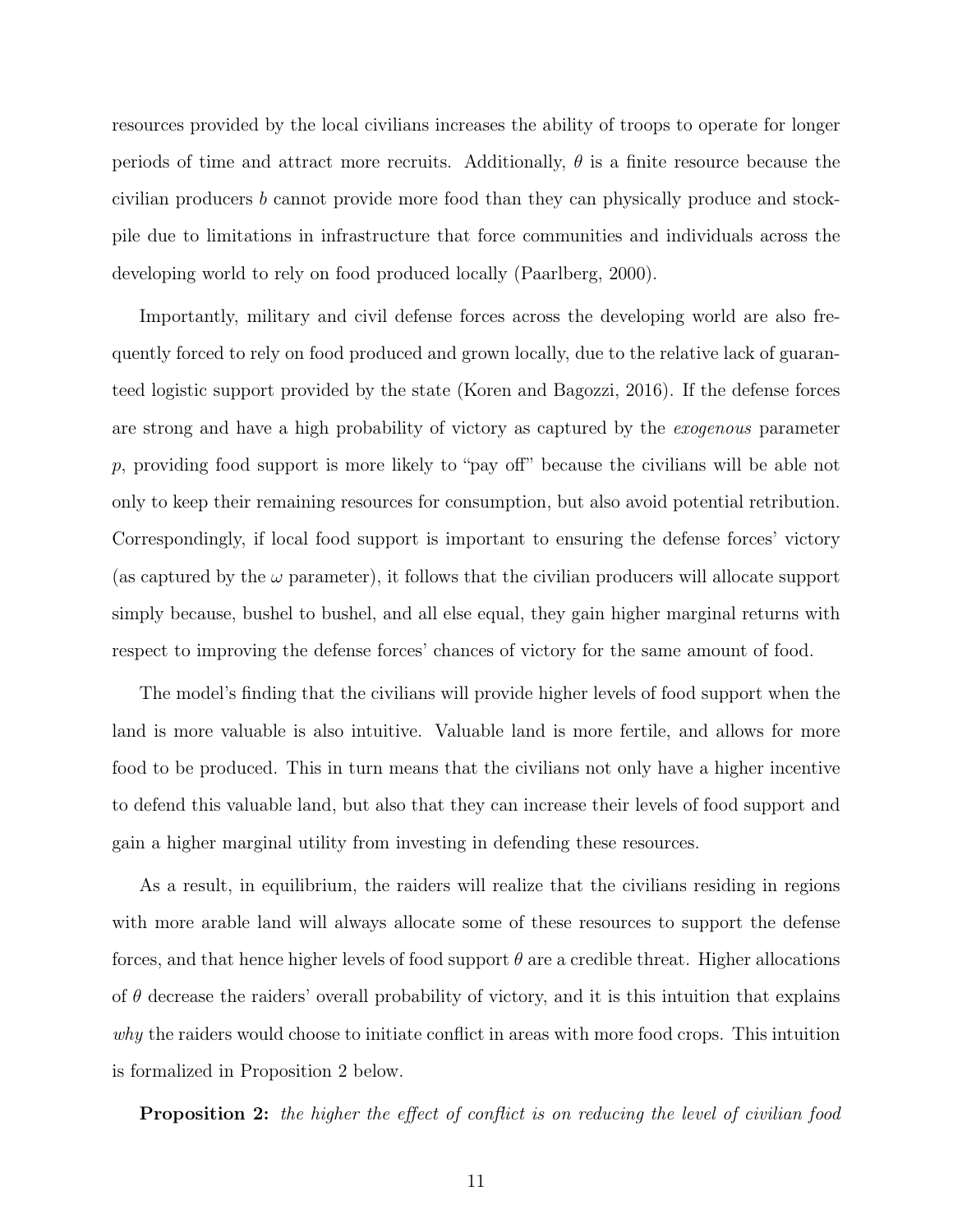support  $\delta$  (i) the utility of the raiders r from conflict will increase; and (ii) the baseline probability of defender victory above which the raiders will chose to initiate conflict  $\bar{p}$  will increase

Proof: See Supporting Information.

Targeting regions with more food resources allows the raiders to reduce the levels of food support available to the defense forces. This becomes an especially attractive strategy for the raiders if violence has a strong effect on reducing this support. Indeed, Proposition 2 explains why the raiders might choose to initiate conflict, and hence why preemptive violence over food resources might be more prevalent, perhaps, than initially expected. The first part of this proposition establishes that preemptively targeting regions with more food resources is an effective strategy to increase the raiders' chances of victory. The second part of Proposition 2, however, shows that—if the use of violence to reduce food support is highly effective—conflict might erupt even in cases where the defense forces are relatively strong, which would otherwise serve to deter potential raiders from initiating it. Thus, the more effective preemptive conflict is in reducing food support, the more prevalent it will be.

This does not necessarily mean that targeting regions where violence has a strong effect on reducing food support will involve a high number of combatant casualties. Some wars involve a relatively low number of armed combatants' deaths, yet a high number of civilian casualties (Valentino, Huth and Balch-Lindsay, 2004). The raiders might prefer to use atrocities to directly hurt the defense forces' channels of food support in cases when the latter are too strong to be defeated militarily (Wood, 2010). Atrocities can also be used as a strategy designed to subdue or influence the local population to keep  $\theta$  at low or zero levels (Kalyvas, 2006), especially in cases where conflict occurs between different ethnic groups (Fjelde and Hultman, 2014). In both cases, preemptive violence results from the fact that the raiders must choose the timing and the location for the attack before the civilians decide on the levels of food support  $\theta$  they provide. I thus consider civilian victimization alongside other forms of more traditional armed conflict, both in the theoretical model and in the empirical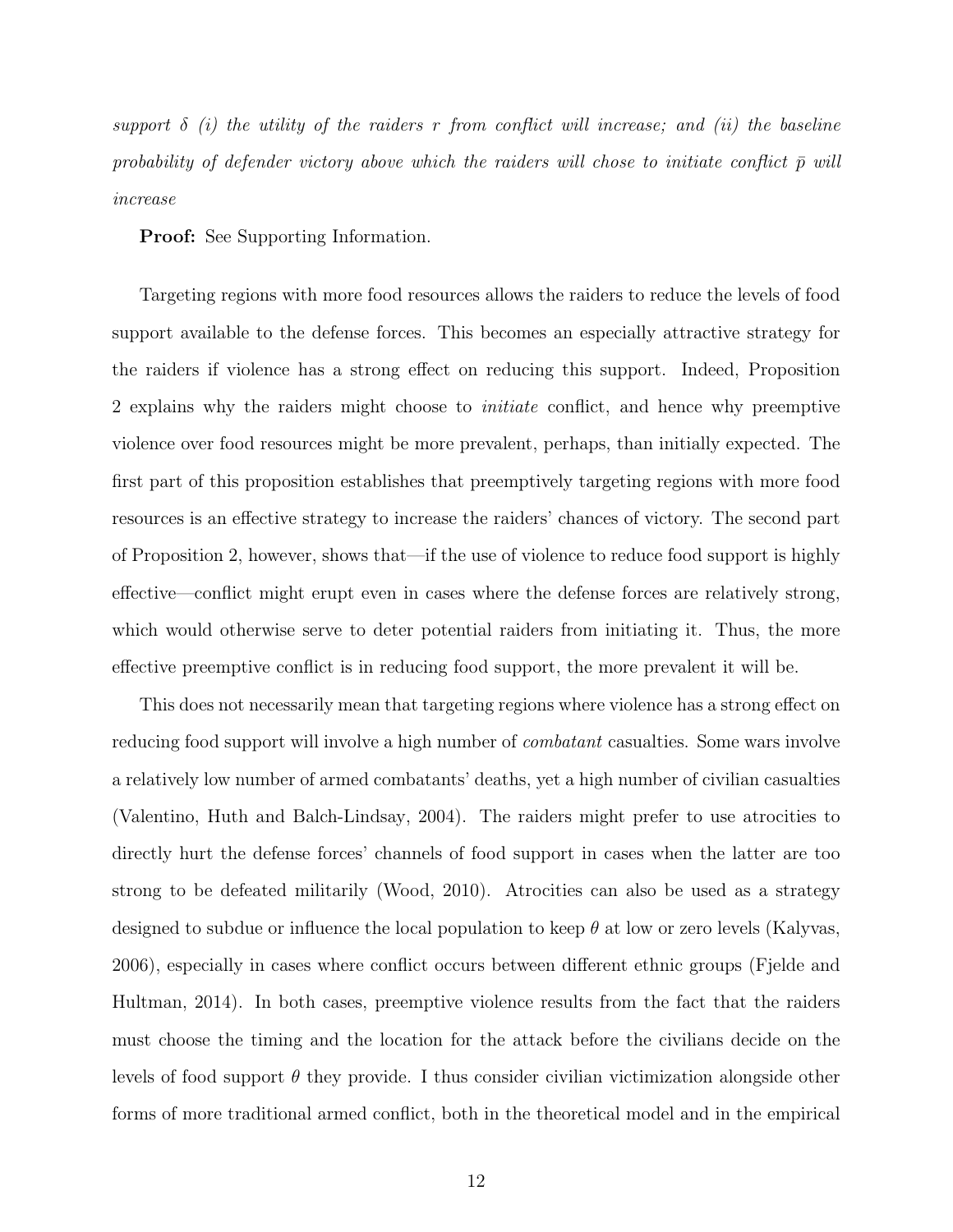section.

Proposition 2 suggests that higher levels of food support  $\theta$  will be associated with a higher incidence of violent conflict, which in turn builds on the logic that civilians will habitually provide some level of food support to the defense forces if the raiders attack. Note that the exact levels of  $\theta$  that the civilians b might eventually provide to the defense forces d cannot be observed *ex ante* by the raiders  $r$ . The raiders, however, can observe the value of the land s and extrapolate from this value whether the civilians are likely to provide  $\theta$ , and whether food support levels are likely to be high.

The framework of preemptive conflict therefore provides one explanation for why within the state conflict is likely to arise in areas with an abundance of food resources and not where food is scarce. Rather than thinking of conflict over food resources as a pressure on consumption, which is the focus of numerous studies of the food-conflict nexus (Burke et al., 2009; O'Loughlin et al., 2012; Bagozzi, Koren and Mukherjee, Forthcoming), it might therefore also be useful to theorize it as a weapon. Under this framework, actors seek to possess food resources not for consumption to improve their own dietary energy availability or to reward supporters, but rather to worsen their opponents' fighting capabilities by denying them access to food. Food denial has been used repeatedly to weaken and defeat one's opponents throughout history, with some notable instances including the Allied blockade of Germany during World War I (Downes, 2008), the Soviet Holodomor famine in Ukraine (Snyder, 2010), and the Ethiopian Derg regime's intentional starvations of Tigre and Eritrea (Keller, 1992). These instance, which show that planned famines can be used as a macro level strategy to destroy one's opposition, complement my model and the campaigns documented in Table A.1 of the Supporting Information, which show that the destruction of food producing lands can also be initiated as micro level tactics to achieve the same aim at the subnational level.

Building on Propositions 1 and 2, my model suggests that the civilians  $b$  are likely to provide at least some food support to d to increase the latter's overall probability of victory,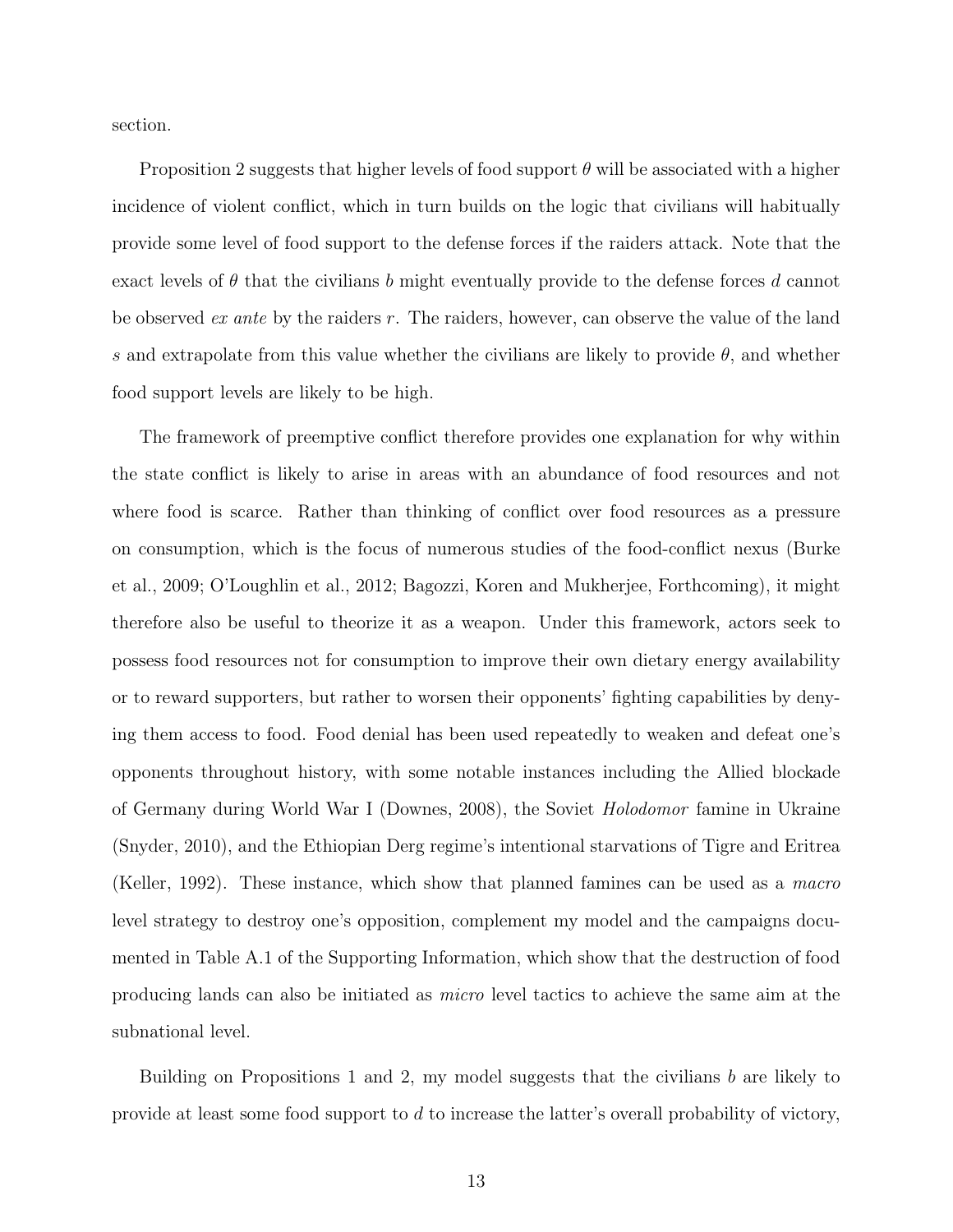which prompts the raiders r to preemptively target these regions in order to weaken the defense forces. The raiders cannot know ex ante if the civilians will provide food support to the defense forces, or—if they do decide to allocate support—how much food will they provide. However, because the raiders can observe s, i.e., the value and fertility of the land in the region, they are more likely to target areas where there are some food resources, and especially regions where food is abundant, assuming that in these regions more food is likely to be available to support the defense forces, and hence that (a higher level of) food support is more likely. They might be especially likely to attack these areas if conflict has a strong effect on reducing food support levels. This accordingly suggests the following expectation:

• E1: The raiders' utility from violent attacks increases in regions where more food crops are grown

Moreover, the higher the baseline probability of the defense forces' victory, the greater the marginal benefits the civilians gain from providing food support. Higher levels of food support thus increases the probability that the defense forces will be willing or able to respond to attacks by raiders. This suggests the following expectation:

• E2: The defense forces will be more likely to respond to raider attacks in areas and years with more available food for consumption

# Empirical Analysis

The equilibrium and comparative static results derived above are statistically evaluated on a subnational sample of countries for the years 1998-2008. Moreover, to verify that any identified effect is also substantively sizable (Greenhill, Ward and Sacks, 2011), I use the resulting estimates to forecast conflict on a second sample for the years 2009-2010 and show that local food production is also a significant predictive indicator of localized conflict.

The tree game presented above can be expressed in statistical terms. This statistical strategic model ensures that the interactive nature of preemptive conflict over food resources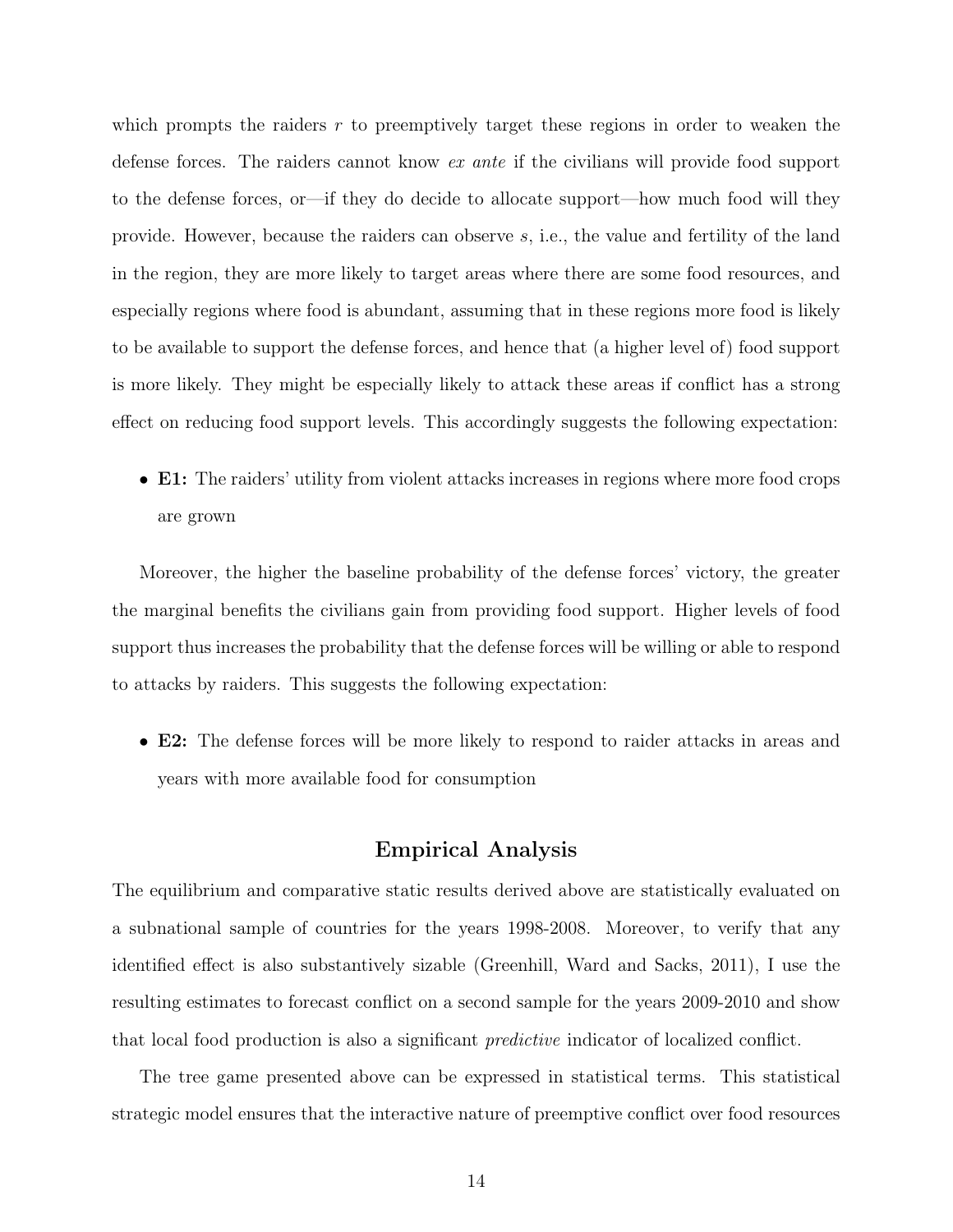is adequately captured and—importantly—that strategic misspecification issues are avoided (Signorino and Yilmaz, 2003; Carter, 2010). The strategic logit equivalent of this game necessitates making the plausible assumption that all actors operate rationally within limitations (i.e. bounded rationality), and that hence they play with some error (Signorino, 1999; Signorino and Yilmaz, 2003). This allows me to implement the logit quantal response equilibrium solution concept  $(LQRE)$  to analyze the strategic dynamics in this game (Signorino, 1999; Carter, 2010). A special case of the LQRE in which there is no uncertainty is used to solve the theoretical model. This empirical model is thus structurally consistent with the theoretical model but also accommodates errors to be made by the different actors. This statistical model captures the idea that the raiders and civilians each make decisions in the game by weighing their expected utilities for each possible action. In this case, it is useful to begin with the last step in the game, the decision of the civilians to provide food support or not, and then move up the tree following each player's calculations. For each observation,  $i = \{1, 2, 3...n\}$ , the civilians need to decide the level of food support they provide if they observe the raiders invading. If the raiders preemptively attack, i.e., if  $M = 1$ , then—as illustrated in the proof of Lemma 1— the civilians make the following comparison:<sup>8</sup>

$$
p_{b,i|F} = U_b^*(F|A) \ge U_b^*(\neg F|A)
$$
\n(3)

$$
= U_b(F|A) + \epsilon_F \ge U_b(\neg F|A) + \epsilon_{\neg F} \tag{4}
$$

Assuming the error terms are independent and identically distributed (i.i.d.) Type 1 Extreme Value yields:

 $8N$ ote that  $F$  stands for feed and  $A$  for attack.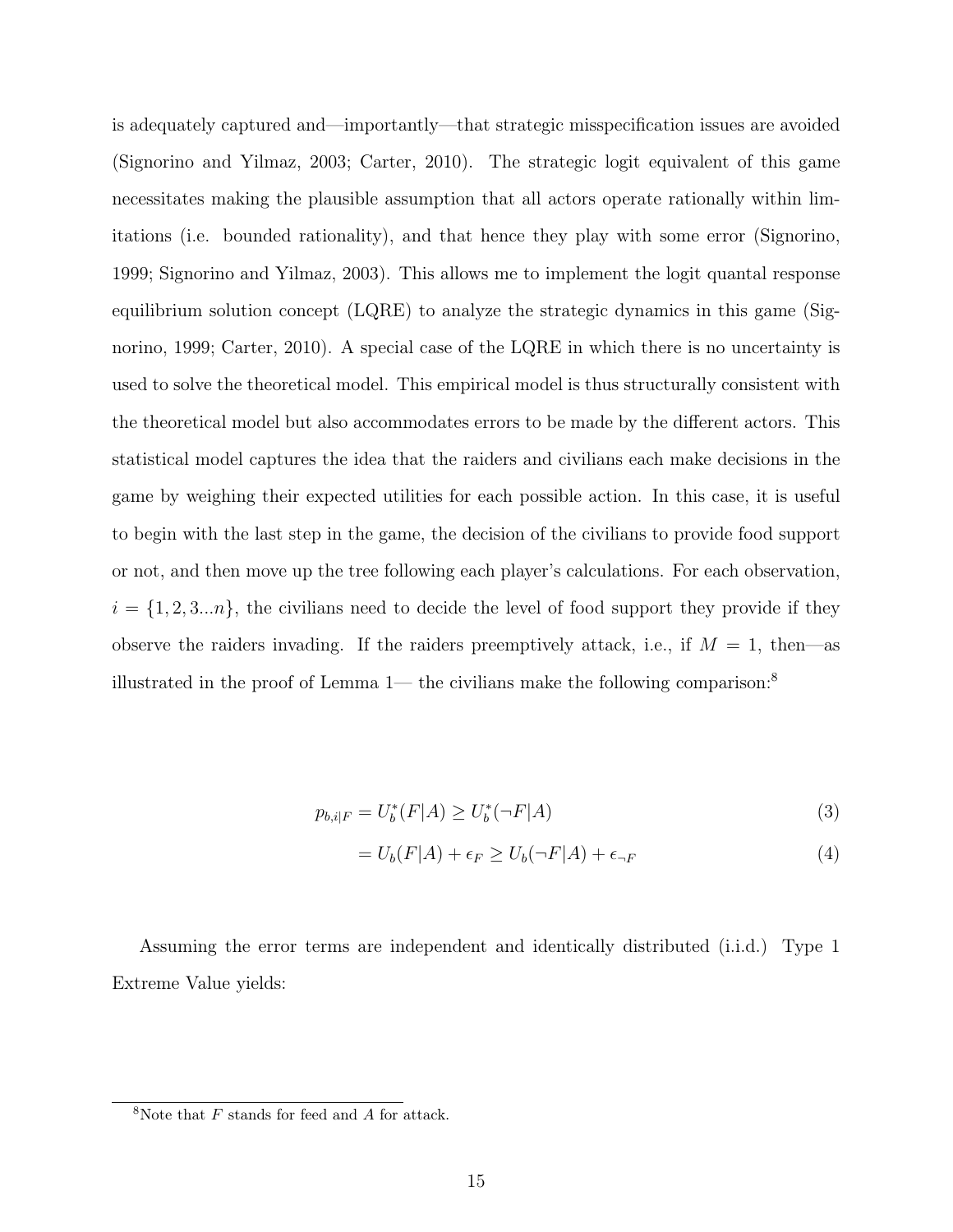$$
p_{b,i|F} = \frac{exp^{U_b(F|A)}}{exp^{U_b(F|A)} + exp^{U_b(\neg F|A)}}\tag{5}
$$

$$
p_{b,i|\neg F} = 1 - p_{b,i|F} \tag{6}
$$

The raiders make their decision to attack or not by comparing, with some error, their utility from the status quo,  $U_r(SQ)$ , i.e., the utility they gain from not initiating conflict, to their utility from attacking, which is calculated by multiplying each of the two possible outcomes with the probability that each is realized. Assuming, again, that the error terms are i.i.d. Type 1 Extreme Value:

$$
p_{r,i|A} = \frac{exp^{(p_{b,i|F})U_r(A,F) + (p_{b,i|-F})U_r(A,-F)}}{exp^{(p_{b,i|F})U_r(A,F) + (p_{b,i|-F})U_r(A,-F)} + exp^{(p_{r,i|-A})U_r(SQ)}}
$$
(7)

#### Model Specification and The Dependent Variable

To specify the statistical version of the game with regressors, identification issues must satisfy theoretical expectations. The utility of at least one possible outcome at the initial information set for both civilians and raiders, which can thus influence their utilities, is normalized to zero (Signorino, 1999). As no regressor can be included in every utility estimation, all coefficients are evaluated with respect to an outcome where the raiders attack, but the civilians decide not to provide food support, which is correspondingly normalized to zero (see, Signorino and Yilmaz, 2003). So, for example, a positive coefficient on, say, food crops means that attacking more fertile land increases the raiders' utility when the civilians decide to provide food support compared with a situation when they decide not to do so.

The model derived above is tested on subnational data for all countries in Africa encompassing 11 years (1998-2008) for which information on all variables was available. Africa was chosen as the focus of empirical analysis for three reasons. Firstly, the Armed Conflict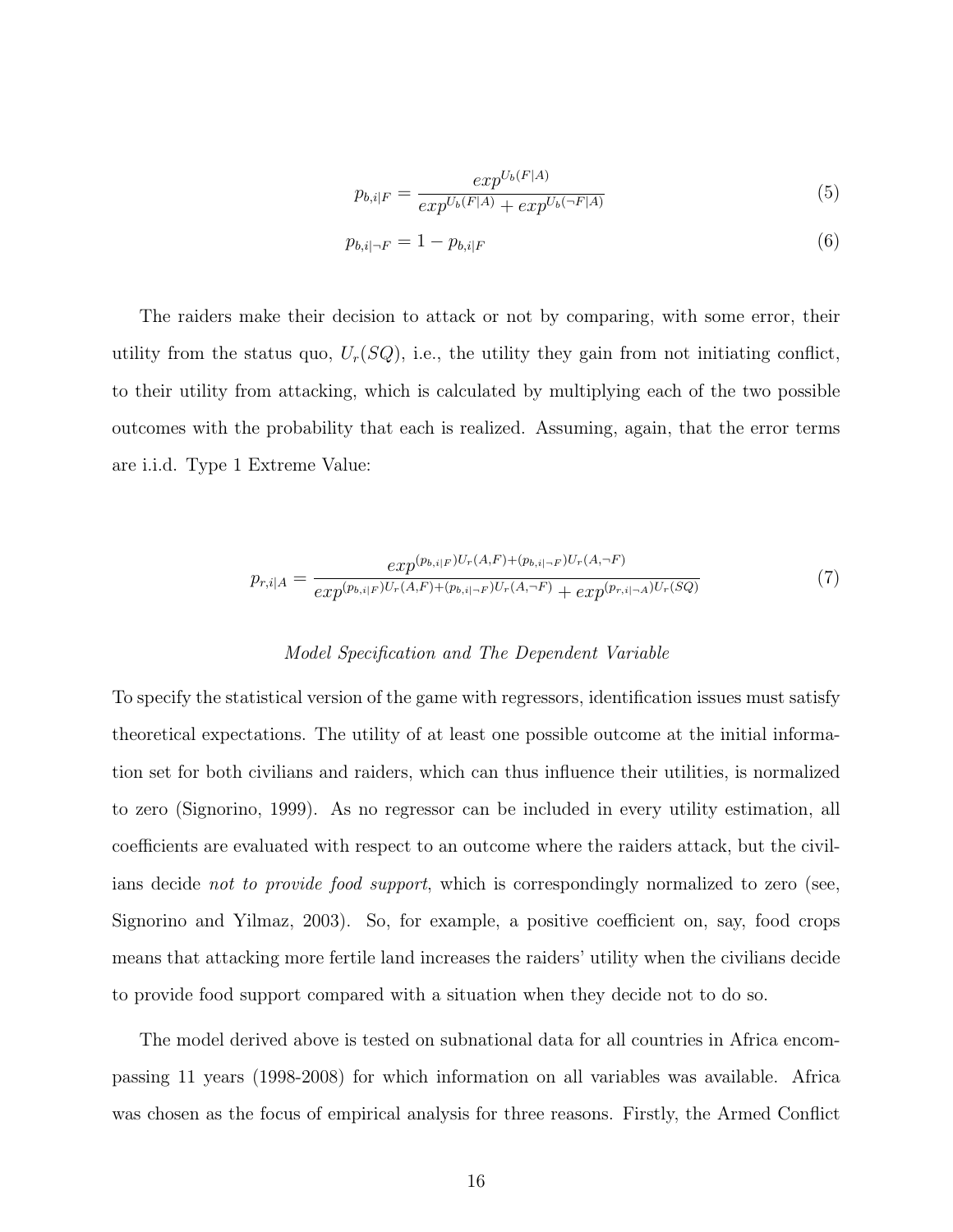and Location and Event Data (ACLED) Version 6 dataset (Raleigh et al., 2010), which provides one of the most exceptional coverages of a wide variety of violence types at the highly localized level, covers almost exclusively African countries. Moreover, the ACLED dataset includes a broad spectrum of dyadic interactions that go beyond the traditional government vs. rebel logic, which allows my statistical model to capture manifestations of violence that are more likely to characterize localized conflict, such as the killing of civilians or intercommunal attacks. Secondly, the focus on Africa as the world region currently most susceptible to the effects of food insecurity—through climatic variability or otherwise—corresponds to previous studies on climatic variation, food security, and conflict, which similarly focus on the same region (Burke et al., 2009; Buhaug, 2010; O'Loughlin et al., 2012). Finally, considering the size of the dataset and the necessity to rely on computer simulations for deriving statistical estimation, any larger sample would have presented significant—and insurmountable, based on available resources—computational challenges.

The dependent variable must capture the decisions made at each node, by the raiders on the one hand, and the civilians on the other, which—in respect to food support—is reflected by the actions of the defense forces. The ACLED dataset draws on (i) information from local, regional, national and continental media reviewed daily; (ii) NGO reports used to supplement media reporting in hard to access cases; and (iii) Africa-focused news reports and analyses integrated to supplement daily media reporting. Building on the formal model, the defense forces' actions reflect the civilians' decision to allocate varying levels of food support. The defense forces can thus either defend the civilians against raids (play  $D$ ) or not (play  $\neg D$ ). The defense forces—defined as state forces, or as pro-government or ethnic militias—are coded as playing Defend if they are involved in any type of *violent* conflict<sup>9</sup> against the raiders—where the raiders are coded as the initiating actor—in a given cell during a given year, not Defend otherwise. Correspondingly, there are two discrete actions

<sup>&</sup>lt;sup>9</sup>I.e., events not coded by the ACLED Version 6 dataset as: "Headquarters or base established" or "Nonviolent activity by a conflict actor" or "Riots/Protests" or "Non-violent transfer of territory" or "Strategic development" (Raleigh and Dowd, 2015).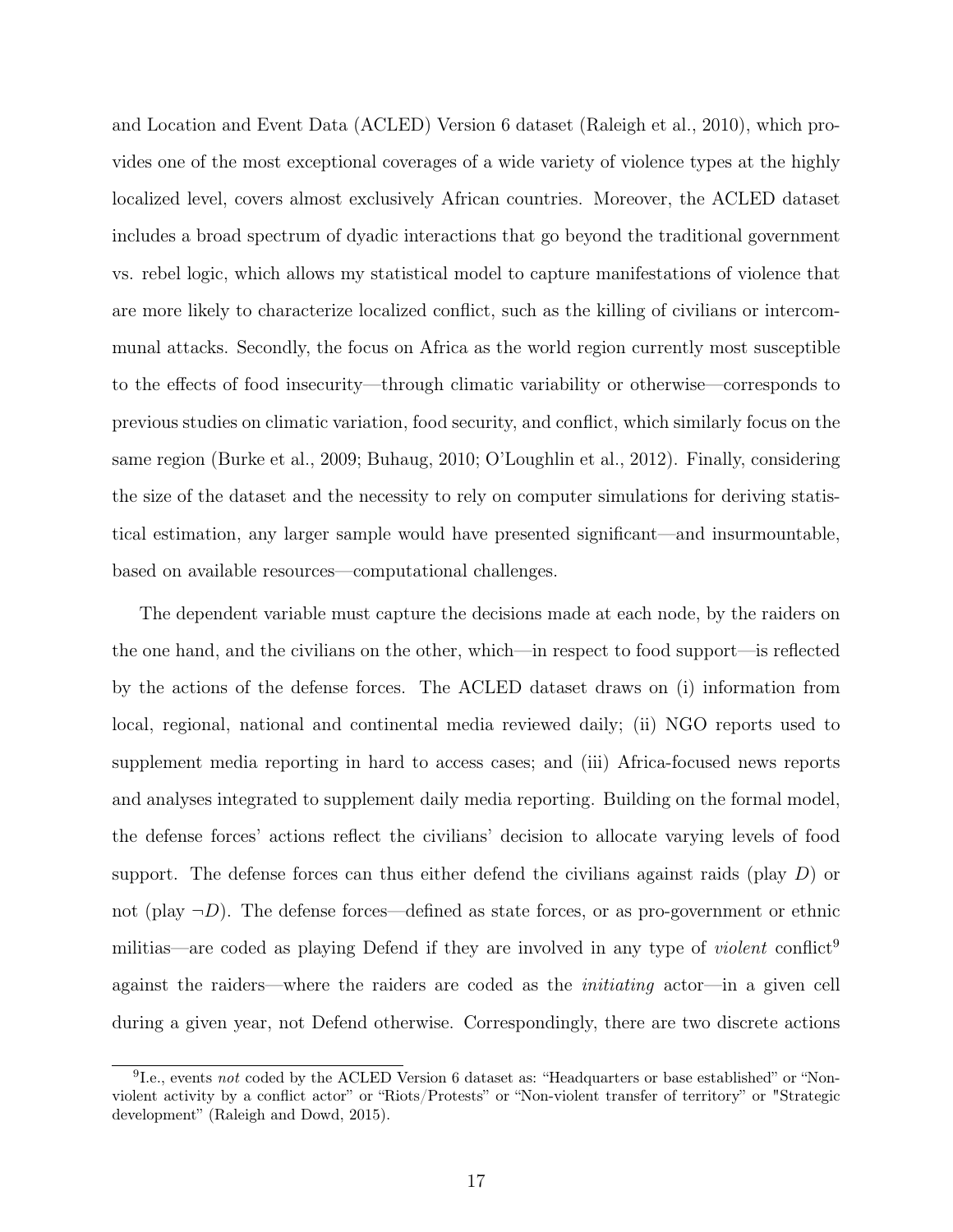for the raiders: to attack (play A) or not attack (play  $\neg A$ ).<sup>10</sup> The raiders are defined as having played Attack if they are recorded to *initiate* a conflict (including one sided attacks against civilians) in a given cell during a given year, whether it was responded to by a group identified as defense forces or not, not Attack otherwise. For summary purposes, the frequencies of raider attacks and defender responses for the years 1998-2008 are reported in the Supporting Information file.

The violent conflict data from the ACLED Version 6 dataset and all other indicators are structured into a cell-year level dataset wherein cells—my cross-sectional unit of interest are measured at the 0.5 x 0.5 decimal degree resolution<sup>11</sup> for all African land areas annually  $(t)$  (Tollefsen et al., 2012). There are approximately 10,674 cells observed for any given year within the 1998-2008 sample period, with the average country containing roughly 201 cells.

#### Regressors

The specification of the raiders' utility for the status quo must include the key variables that influence their decision to initiate preemptive conflict over food security. First, potential attackers are likely to employ violence in response to previous provocations, or in locations where they have attacked previously (e.g., Buhaug, Gates and Lujala, 2009). Second, lagged indicators of development and political openness have been shown to be consistent predictors of conflict (Fearon and Laitin, 2003). Therefore, to model the raiders' utility from the status quo, historical context indicators impacting the raiders' propensity to initiate conflict are included in this equation. These indicators include: the number of all political violencerelated events by all types of actors, state and nonstate, that occurred in a given cell the previous year (Raleigh et al., 2010); the gross domestic product (GDP) per capita for the previous year (World Bank, 2012); and the level of political openness in the previous year as measured by the Polity2 indicator (Marshall, Jaggers and Gurr, 2013). Cubic, binary, and

<sup>&</sup>lt;sup>10</sup>In line with theoretical expectations, the raiders were defined as actors "who seek the replacement of the central government, or the establishment of a new state" or as " armed agents supported by political elites of various types, seeking to influence political processes but not change the government" or as "groups engaged in local political competition, often traditionally based contests between ethnic, community or local religious groups" (Raleigh and Dowd, 2015, 16-17).

<sup>&</sup>lt;sup>11</sup>I.e., cells of approximately 55 x 55 kilometers at the equator (3025 square kilometer area).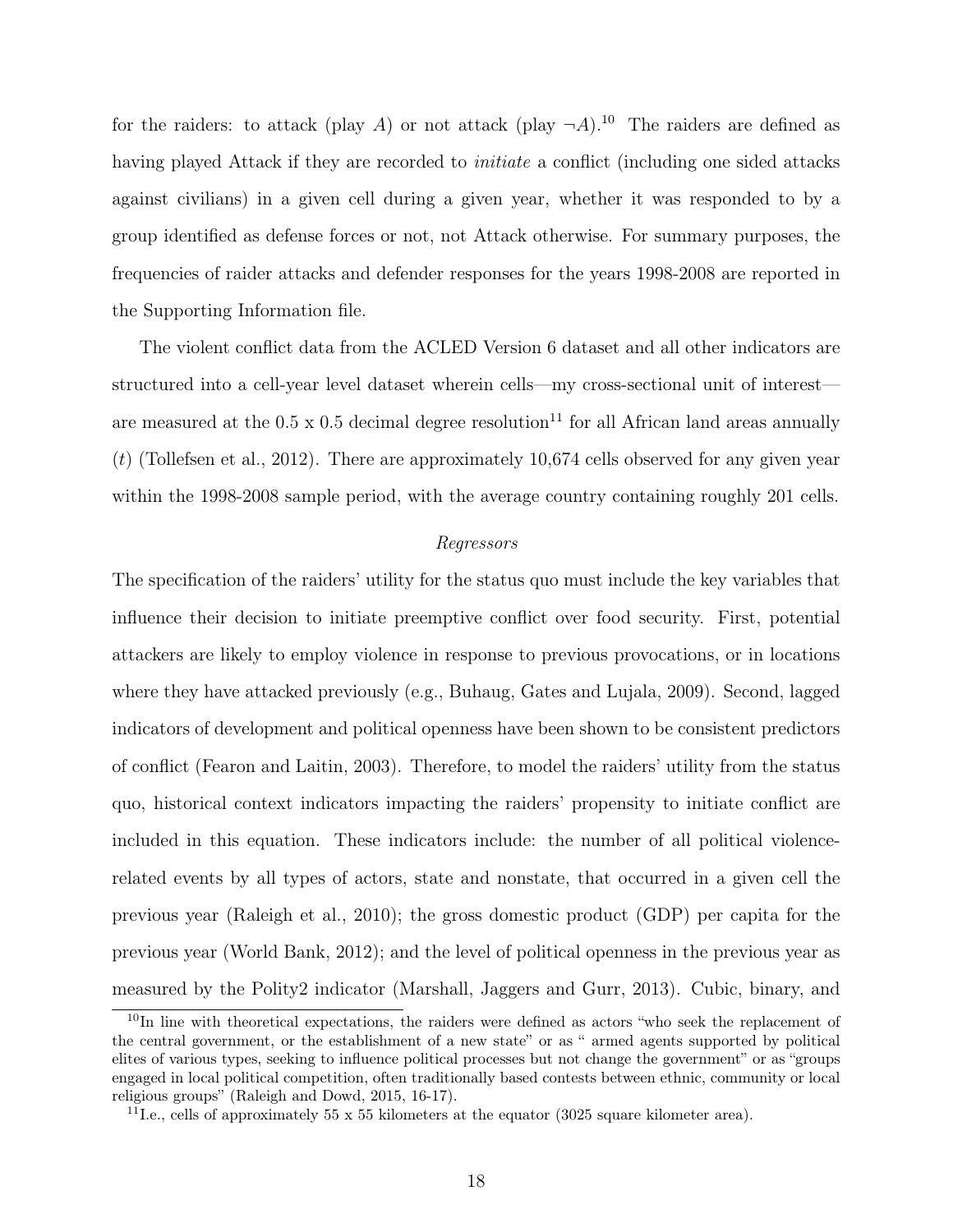linear time polynomials are then added to capture the effect of time trends more broadly (Carter and Signorino, 2010). The expectations is that the raiders will be more likely to attack in territories previously lost and following battlefield loses, as well as in countries with lower levels of state capacity and more politically restrictive regimes. The raiders' utility from the status quo is thus modeled as:

$$
U_r(SQ) = \beta_{SQ,0} + \beta_{SQ,1} Conflict_{t-1} + \beta_{SQ,2} GDPPerCapita_{t-1} +
$$
  

$$
\beta_{SQ,3} Polity2_{t-1} + \beta_{SQ,4} Time + \beta_{SQ,5} Time^2 + \beta_{SQ,6} Time^3 + \alpha_{SQ}
$$
 (8)

To measure  $s$ —i.e. the value of land that is observed by all actors—in the *raiders*' utility function, I employ a highly localized food access indicator, *Cropland* (Ramankutty et al., 2008). This indicator measures the total area of a pixel—i.e., a cell the size of 0.08 x 0.08 degrees—covered by any type of staple cropland, which was then aggregated to the 0.5 x 0.5 degree level. Approximating the actual levels of food support provided by the civilians is more complicated, as such an indicator should, at the very least, closely approximate the actual amounts of food that could be consumed or stored in a given region during a given year. This means that more perishable resources such as vegetables are less than ideal for this purpose, and that an adequate indicator of  $\theta$  should—at the very least—be based on a more durable food crop. Moreover, the value of  $\theta$  is, to some extent, dependent on s, so an effective parametrization should capture this relationship, again considering that no one regressor can be present in all utility functions (Signorino and Yilmaz, 2003).

Therefore, to approximate  $\theta$  I rely on an indicator measuring the annual yields of wheat by grid cell (Ray et al., 2012). Wheat was chosen because as a staple food for about 35% of the world's population, it provides more calories and protein in the world's diet than any other crop, and can be stored for relatively long periods of time (Food and Agricultural Organization of the United Nations, 2016). Moreover, in Africa—and especially sub-Saharan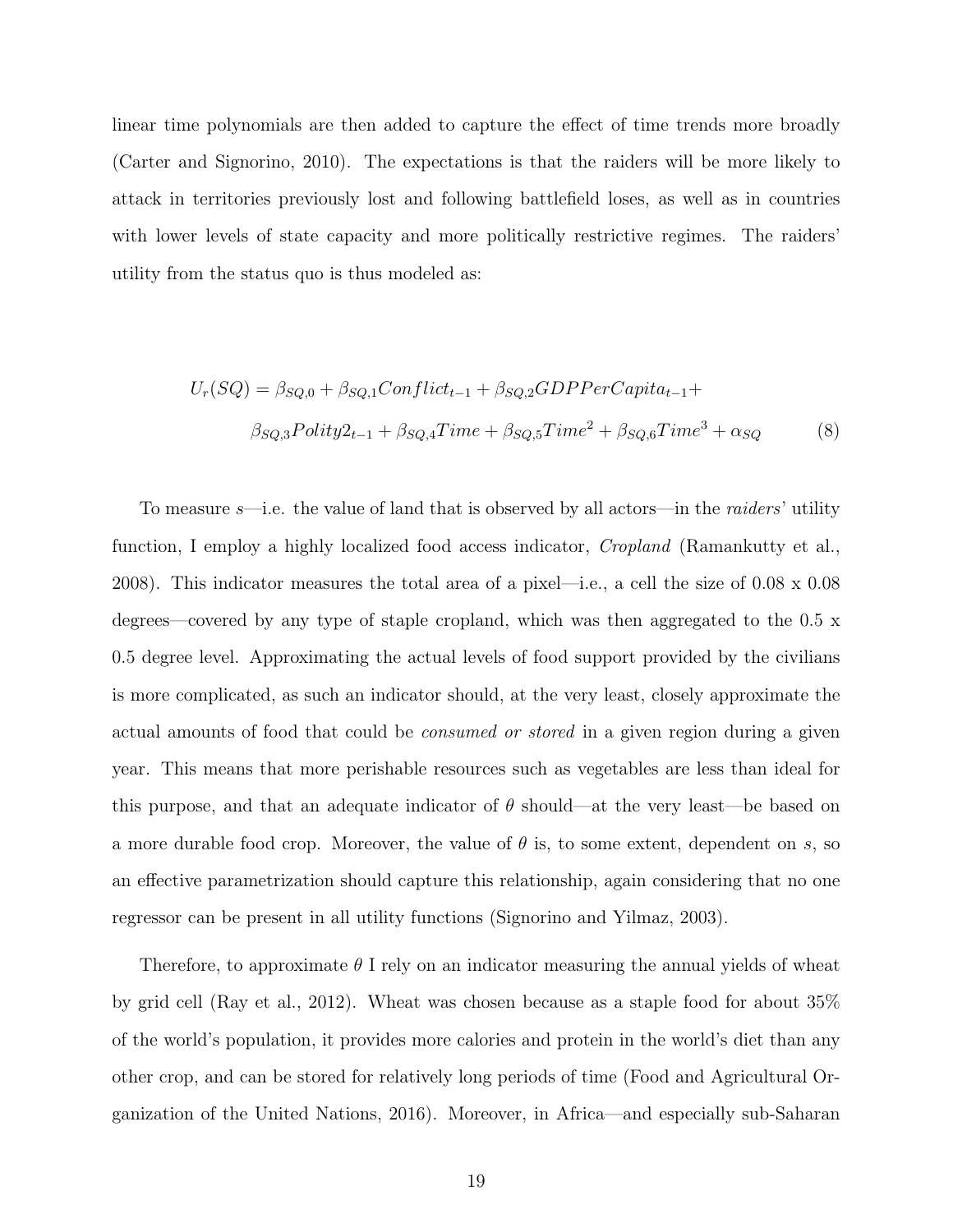Africa—wheat is in exceptionally high demand, which cannot be met by production supply (Asfaw Negassa et al., 2013), making this crop an especially valuable food resource to measure the responsiveness of different defense forces. The focus on yields, specifically, approximates better the amounts of food that are immediately available (e.g., in stockpiles) for consumption. This indicator thus provides an exceptional coverage of the annual variation in food availability at the highly localized level (∼0.08◦ grids, averaged to the 0.5◦ grid level), which is a major improvement over past studies of this sort that have favored static measures of cropland at comparable levels of geographic resolution (e.g., Koren and Bagozzi, 2016; O'Loughlin et al., 2012). For summary purposes, the collapsed values of *Cropland* and Wheat Yield by grid cell for the entire 1998-2008 period are reported in the Supporting Information file.

Several additional variables (some of which are not explicitly discussed above) that might influence parameters in the theoretical model are also included in the utilities of both actors from conflict. These indicators are all measured at the *cell* rather than country level, which adequately accounts for the effects of these variables at the highly localized level. First, an indicator denoting gross cell product in a given year (measured in billion USD), GCP (Nordhaus, 2006), is included to account for the potential effect of valuable rents  $R$ , which as the formal model shows—might provide added incentives for violence. Second, the number of people in a given cell, Population (Nordhaus, 2006), is included to account for the potential effect of population density on the raiders' propensity to employ violence. Thirdly, because attacks might be more likely in grid cells that were recently conquered by rival groups (Raleigh et al., 2010), an indicator denoting whether territorial change has occurred, Terr. Change, is also included. Fourth, considering that conflict might be more likely in rural areas or regions closer to the border (Buhaug, Gates and Lujala, 2009), indicators measuring the distance from each cell to the nearest city with more than 50,000 inhabitants (*Travel Time*) and to the nearest border (*Border Distance*) are also added. Fifth, indicators measuring average annual temperature (Temperature) and rainfall (Precipitation) levels are included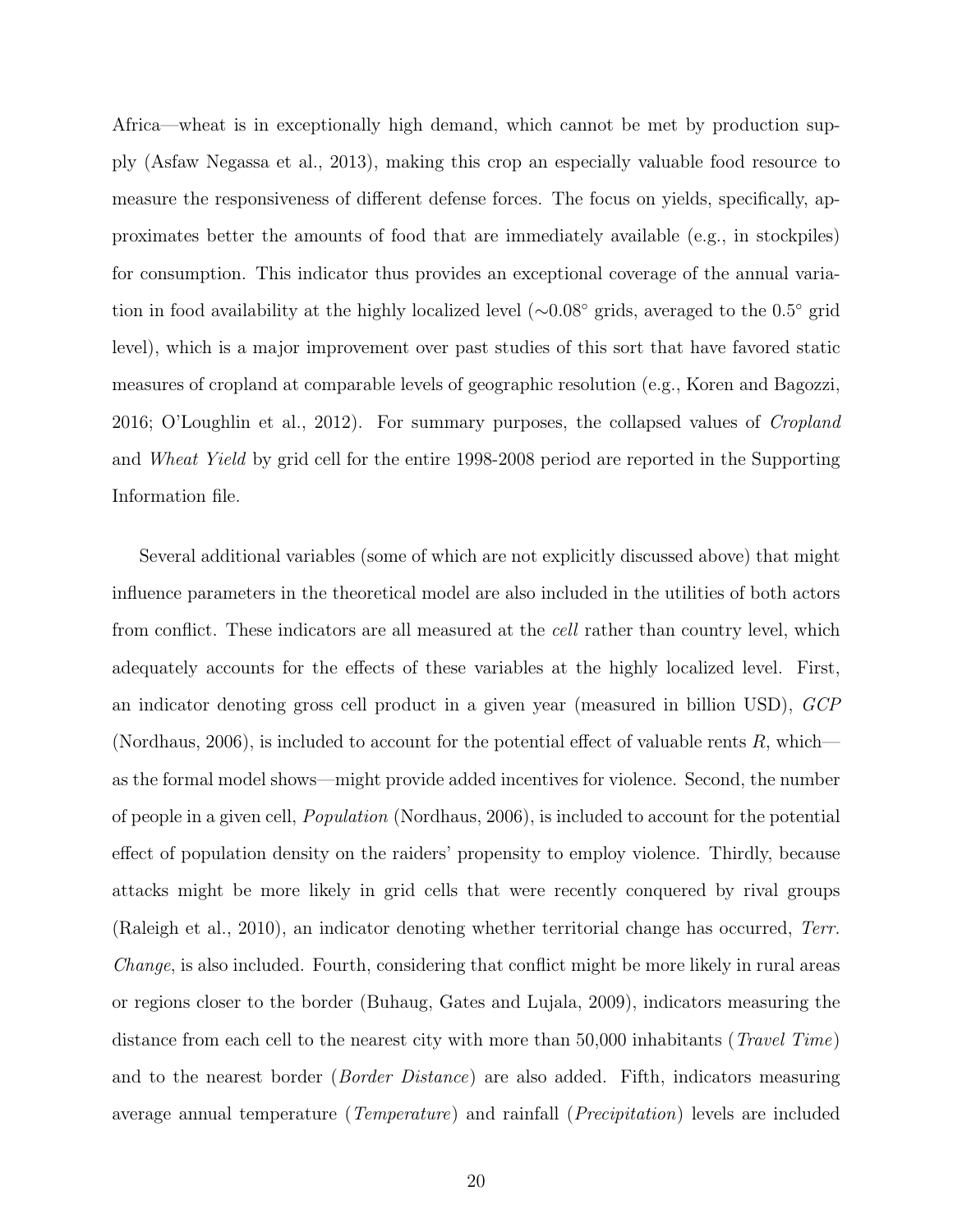to control for the effect of these factors on food production and correspondingly on conflict; and because these indicators are used by many studies on the climate-conflict nexus (e.g., Burke et al., 2009; O'Loughlin et al., 2012; Miguel, Satyanath and Sergenti, 2004). Finally, similarly to Equation 8, time polynomials are included to account for time trends in both equations. Thus, the utilities for conflict outcomes are:<sup>12</sup>

$$
U_r(AF) = \beta_{r|AF,0} + \beta_{r|AF,1} Cropland + \beta_{r|AF,2} Population +
$$
  
\n
$$
\beta_{r|AF,3} GCP + \beta_{r|AF,4} TerritorialChange + \beta_{r|AF,5} TravelTime +
$$
  
\n
$$
\beta_{r|AF,6} Border Distance + \beta_{r|AF,7} Temperature + \beta_{r|AF,8} Precision +
$$
  
\n
$$
\beta_{r|AF,9} Time + \beta_{r|AF,10} Time^2 + \beta_{r|AF,11} Time^3 + \alpha_{r|AF}
$$
 (9)

$$
U_b(AF) = \beta_{b|AF,0} + \beta_{b|AF,1} W heat Yield + \beta_{b|AF,2} Population +
$$
  
\n
$$
\beta_{b|AF,3} GCP + \beta_{b|AF,4} TerriticalChange + \beta_{b|AF,5} TravelTime +
$$
  
\n
$$
\beta_{b|AF,6} B order Distance + \beta_{b|AF,7} Temperature + \beta_{b|AF,8} Precision +
$$
  
\n
$$
\beta_{b|AF,9} Time + \beta_{b|AF,10} Time^2 + \beta_{b|AF,11} Time^3 + \alpha_{b|AF}
$$
\n(10)

# Results

The regression estimates in Table 1 provide strong support for the expectations derived from the theoretical model. One issue with standard errors in strategic statistical models is that the use of a choice-based sample might introduce bias, while the assumption of independence across within-group observations is violated (Carter, 2010). To account for these potential heterogeneities and other issues, I use bootstrapping undertaken based on 1,000 draws, with

<sup>12</sup>Because including lagged measures without theoretical justifications can introduce inferential biases (Bellemare, Masaki and Pepinsky, Forthcoming), these variables were not lagged. My findings are robust to this decision, as demonstrated in the Supporting Information file.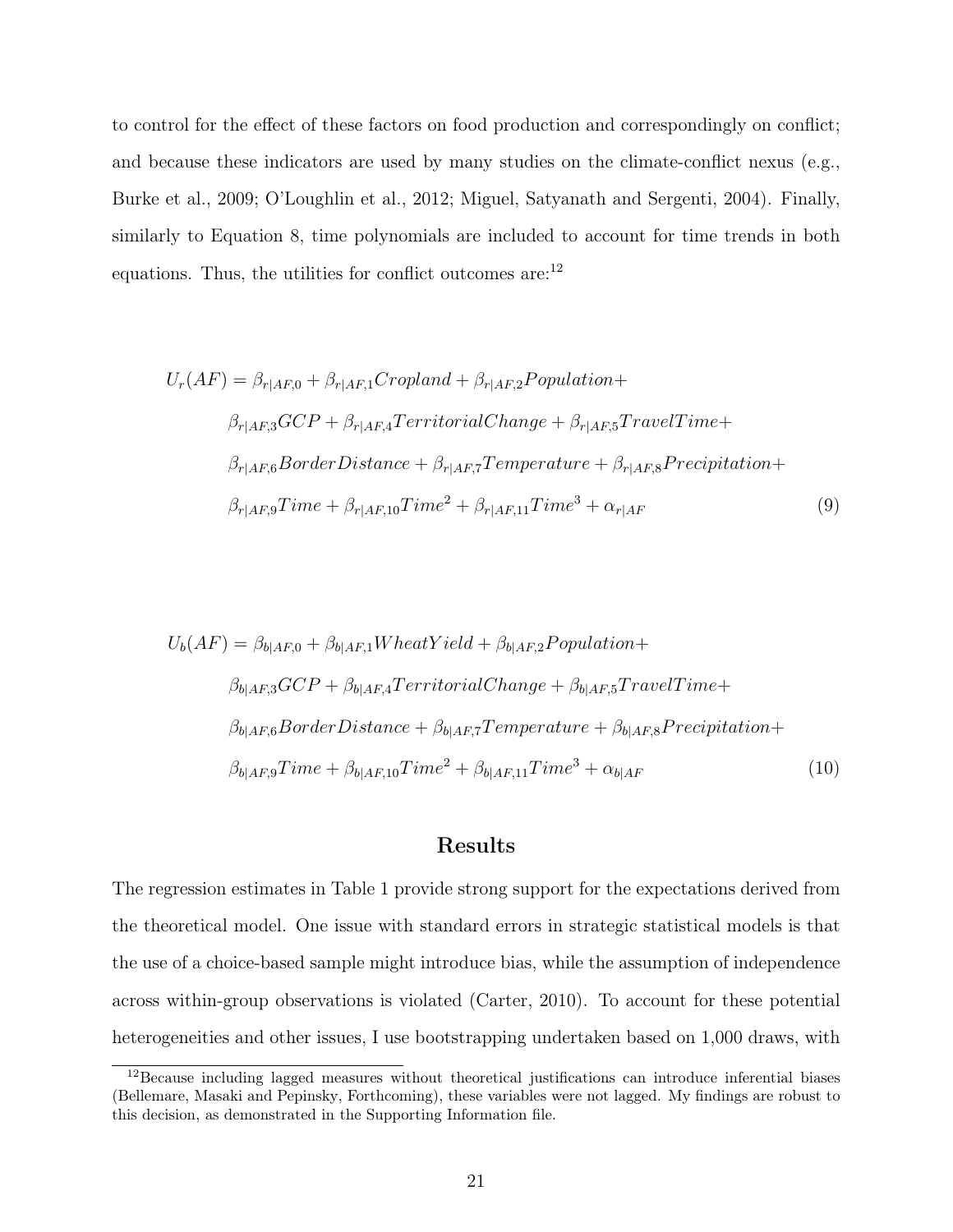sampling clustered by each player.

|                                      | $U_r(AF)$  | $U_b(\overline{AF)}$ | $U_r(\overline{SQ})$ |
|--------------------------------------|------------|----------------------|----------------------|
| Cropland                             | $1.661*$   |                      |                      |
|                                      | (0.342)    |                      |                      |
| Wheat Yield                          |            | $0.173*$             |                      |
|                                      |            | (0.072)              |                      |
| Population <sup>1</sup>              | $-2.193*$  | $-0.096*$            |                      |
|                                      | (0.599)    | (0.016)              |                      |
| $\mathrm{GCP}^1$                     | $-6.862*$  | $-0.152*$            |                      |
|                                      | (1.485)    | (0.025)              |                      |
| Terr. Change                         | 25.486*    | $0.576*$             |                      |
|                                      | (3.111)    | (0.202)              |                      |
| Travel Time <sup>1</sup>             | $-2.538*$  | $-0.056*$            |                      |
|                                      | (0.879)    | (0.022)              |                      |
| Border Distance <sup>1</sup>         | $-1.114*$  | $-0.019*$            |                      |
|                                      | (0.360)    | (0.008)              |                      |
| Temperature                          | $0.551*$   | $0.014*$             |                      |
|                                      | (0.118)    | (0.004)              |                      |
| Precipitation <sup>1</sup>           | $-4.345*$  | $-0.122*$            |                      |
|                                      | (1.080)    | (0.021)              |                      |
| Conflict <sub>t-1</sub>              |            |                      | $-0.145*$            |
|                                      |            |                      | (0.022)              |
| GDP Per Capita $_{t-1}$ <sup>1</sup> |            |                      | $0.116*$             |
|                                      |            |                      | (0.056)              |
| Polity $2_{t-1}$                     |            |                      | $0.067*$             |
|                                      |            |                      | (0.008)              |
| $\bar{t}$                            | 6.006      | $-0.106$             | 6.617                |
|                                      | (5.071)    | (0.096)              | (5.124)              |
| $t^2$                                | 0.225      | $-0.007$             | 0.124                |
|                                      | (0.692)    | (0.017)              | (0.676)              |
| $t^3$                                | $-0.043$   | $-0.001$             | $-0.039$             |
|                                      | (0.034)    | (0.001)              | (0.032)              |
| Constant                             | $-90.452*$ | $2.817*$             | $-93.224*$           |
|                                      | (28.427)   | (0.325)              | (26.247)             |

| Table 1: Player Utilities for Raids and Defenses, 1998-2008 |  |  |  |  |  |
|-------------------------------------------------------------|--|--|--|--|--|
|-------------------------------------------------------------|--|--|--|--|--|

Number of observations: 63,218

Akaike Information Criterion: 20,831.61

\* indicates  $p < 0.05$ .

Values in parentheses are standard errors clustered by player and bootstrapped using 1000 iterations.

 $U_b(A\neg F)$  is the reference node and was normalized to zero.

<sup>1</sup> Natural log

In line with E1, the likelihood of raider attacks significantly increases in areas with more staple cropland. Because the raiders cannot know the levels of food support the defense forces will receive in advance (if any), attacking areas with more cropland is a significantly preferred strategy according to the model. These results hold even with the inclusion of relevant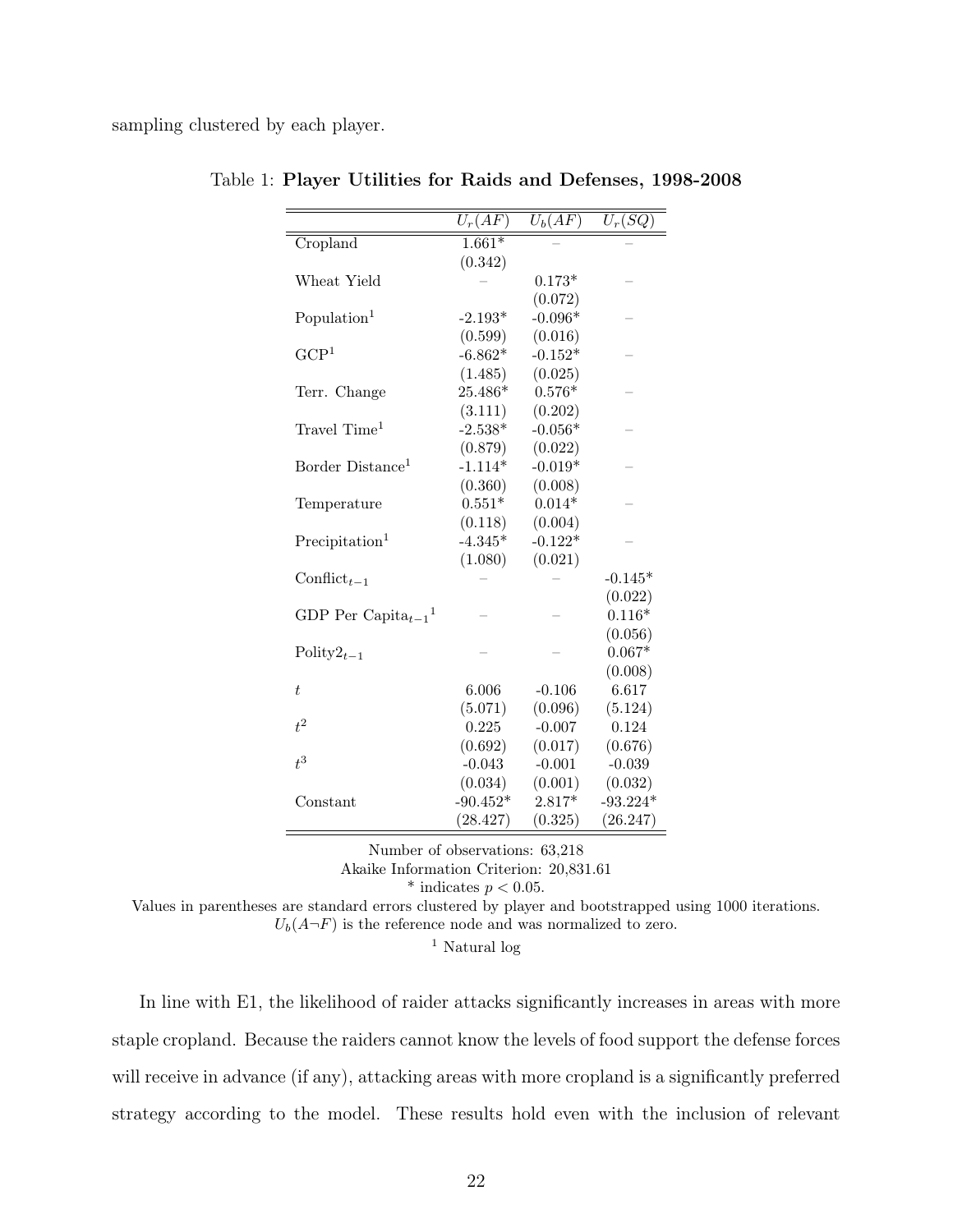controls. The coefficients of *Terr. Change* and *Temperature* are positive and significant while the coefficients of *Population, Travel Time, Border Distance, GCP*, and *Precipitation* are negative and significant, suggesting that these factors also have an observable effect on the utilities of the raiders from initiating localized conflict. The coefficients in the raiders' utility from the status quo also follow theoretical expectations. The raiders will gain from the status quo in locations and years where there is little history of conflict, which lessens the pressures on groups to initiate preemptive conflict to weaken their rivals as a defensive strategy; in countries with higher average income, where it is not necessary for food to be grown locally because it can be easily obtained via alternative means (e.g., refrigeration, improved transportation due to better infrastructure); and in countries with more political participation, which allows different groups to resolve potential conflicts in peaceful ways.

In line with E2, the probability of defense forces responding to attacks significantly increases in areas and years with higher values of Wheat Yield. Higher yields correspond to higher levels of food support (as shown in the formal model), which allow the defense forces to operate freely and for longer periods of time, and attract more recruits if needed. By capturing the civilians' incentives to provide food (as derived in Proposition 1) in addition to the levels of food available in a given grid cell during a given year, this indicator provides a close approximation of  $\theta$  levels. This suggests that providing higher levels of food support is a significantly preferred strategy by the civilians according to the model. Again, these results hold even with the inclusion of climatic variables. The coefficients of *Precipitation*, Population, and GCP, Travel Time, and Border Distance are negative and significant, while Terr. change and Temperature are positive and significant.

The predicted change in the probability of raids in based on staple cropland availability, and the predicted change in the probability of defenders responding to attacks based on wheat yield values are presented in Figure 1, with bootstrapped 95% confidence intervals. As illustrated by these plots, the utility of raiders from attacking a given region increases by 2.5% on average across the range of Cropland. Similarly, the utility of the civilians increases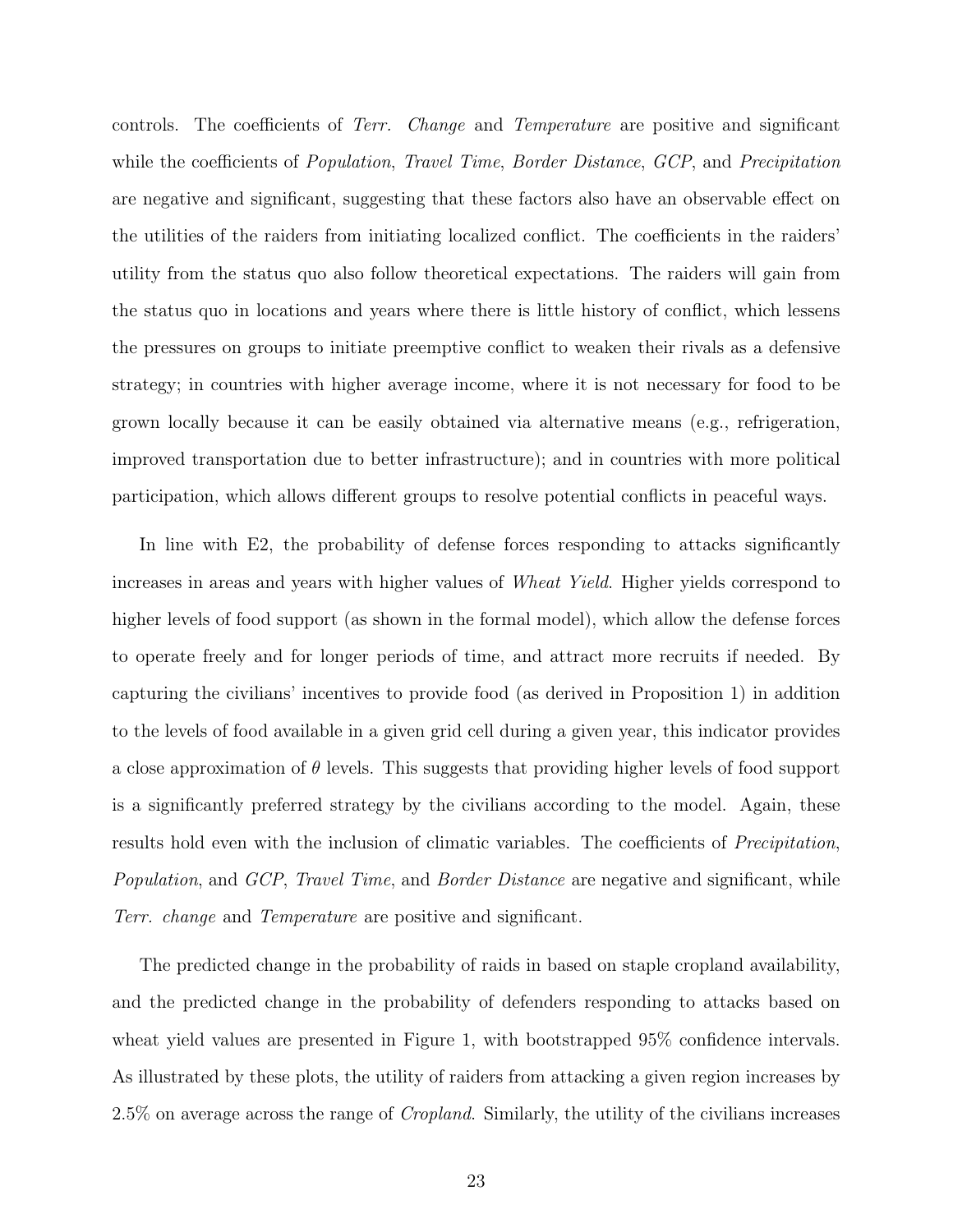by about 2% across the entire range of Wheat Yield, as this suggests that higher levels of food support mean that the defenders are more likely to respond. These quantities are relatively quite sizable considering the large sample size, and suggest a substantive impact of locally grown resources on localized conflict.<sup>13</sup>



Figure 1: Predicted Probabilities From Conflict



Effect of Wheat Yields on Defenses

#### Robustness Analyses

To verify the robustness of these findings to alternative mechanisms, I reestimate this model using different specifications in the Supporting Information file. First, I take the effect of urbanization more thoroughly into account by including cell level indicator of urbanization in the utilities of both the raiders and the civilians. Second, to account for the effect of state capacity on conflict, I reestimate the main model with the inclusion of distance to capital and the percentage of a given cell that is mountainous, in a manner used in past studies

 $13$ For a comparative example, the coefficient for  $GCP$  have almost no effect on the decision of the raiders to attack a given location.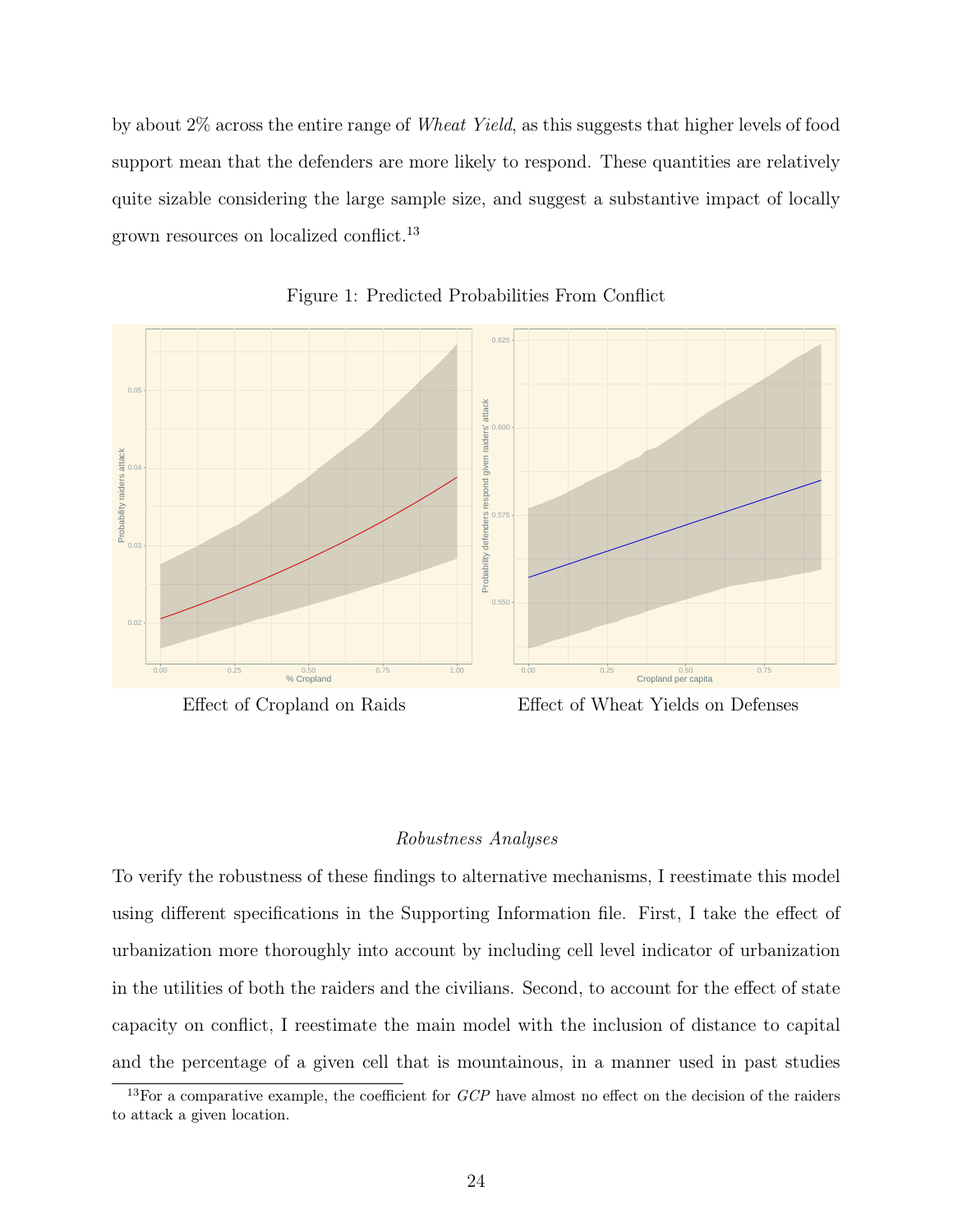(e.g., Fearon and Laitin, 2003; Fjelde and Hultman, 2014). Third, I include spatial lags of raider attacks in the raiders' utility function to account for the possibility that conflict in a given cell is caused by spillovers from neighboring cells. Forth, I reestimate a model where all time varying indicators are lagged by one year to show the robustness of the findings my decision not to lag variables without theoretical justification (Bellemare, Masaki and Pepinsky, Forthcoming). Fifth, I estimate a model that includes lagged military expenditure in the raiders' utility from the status quo to account for the effect of the defense forces' size on the raiders' decision to attack. Finally, I estimate a baseline specification of Table 1 with only a small number of variables to show that the results are not driven by my choice of controls or the number of indicators included in the model. Crucially, my findings hold across these different specifications and conceptualizations.

## Predictive Analysis

Statistical results can provide evidence about the incentives governing the strategic behavior of different actors, but these estimates in-and-of-themselves tell us little about the generalizability of this strategic model to out-of-sample situations, and whether the effects identified are truly substantively meaningful in a broader context (Greenhill, Ward and Sacks, 2011). Given the growing importance of forecasting to the study of political violence (Brandt, Freeman and Schrodt, 2011), a valid strategic model should also possess some predictive power that makes it preferred to a "coin-flip" model (i.e., a model that has a completely random chance of predicting a given conflict event). I evaluate the forecasting strength of the estimates derived by my strategic model for the years 1998-2008 on out-of-sample data for  $2009-2010<sup>14</sup>$  To this extent, the separation plots in Figure 2 illustrate the strategic model's ability to forecast raids and defenses, respectively. These plots evaluate the model's predictive fit by showing the extent to which the actual instances of events (dark colors in these graphs) are concentrated on the right side of the plot, while instances of no-events (light colors) are concentrated on the left side (Greenhill, Ward and Sacks, 2011).

 $\frac{14}{14}$  For summary purposes, the frequencies of raider attacks and defender responses for 2009-2010 are shown in the Supporting Information file.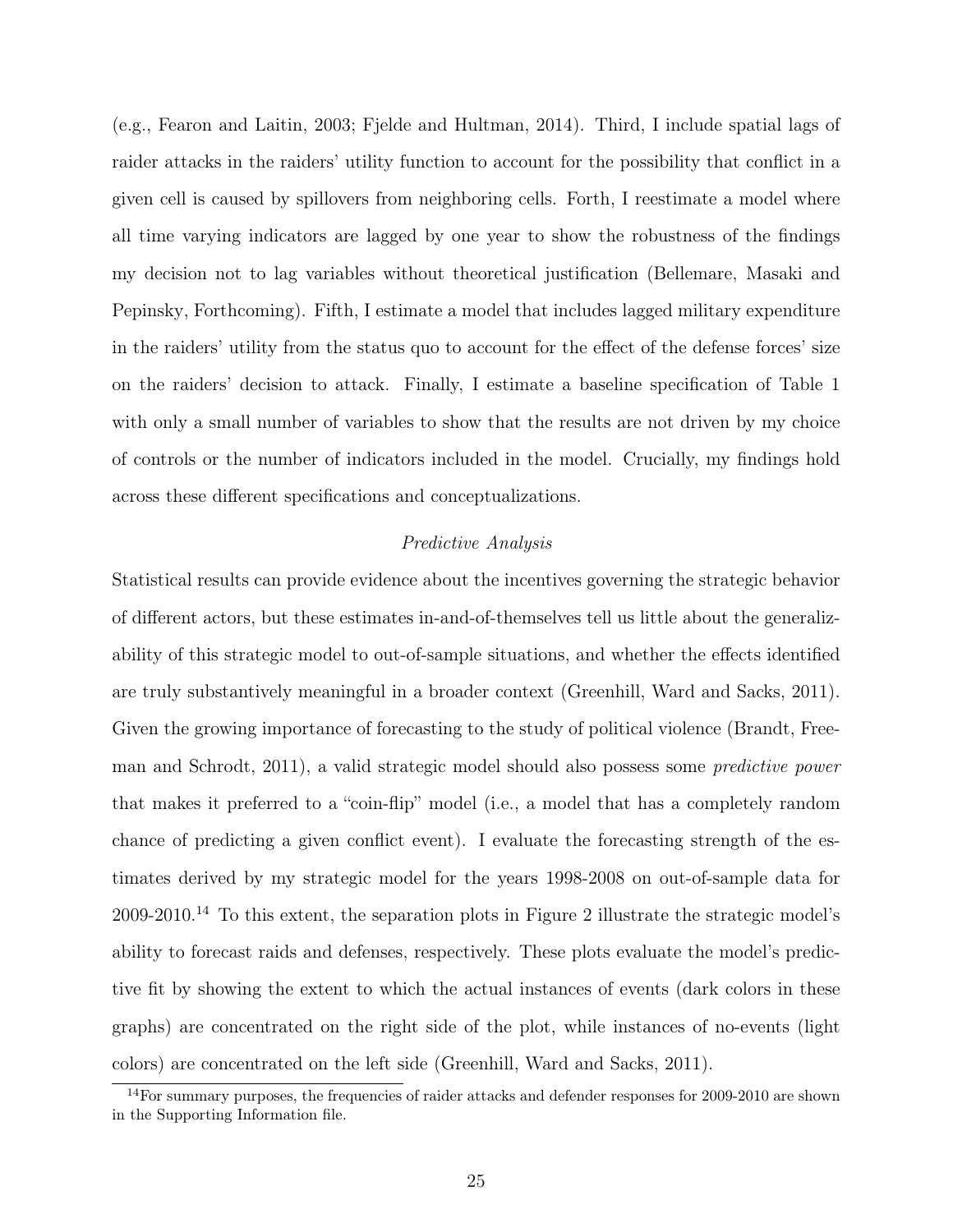As these plots show, the strategic model does a reasonably good job of predicting conflict given that most of the events are clustered on the right-hand side of the graph. The ROC curves (reported in the Supporting Information file) of this model show that it correctly predicts approximately 84% of raider attacks (with a 95% confidence interval of 83%  $\Leftrightarrow$  86%) and 86% of defender responses (with a 95% confidence interval of 84%  $\Leftrightarrow$  88%) for the years 2009-2010. Moreover, as additionally shown in the Supporting Information file, this model provides a statistically significant better predictive fit for both in and out-of-sample data compared with standard logit models that ignore the strategic nature of preemptive conflict fought over food security (i.e., include all the regressors in one equation).

In sum, the empirical model makes correct prediction for the vast majority of violent conflict events. Along with the theoretical model and qualitative evidence provided in the Supporting Information file (Table A.1), this provides strong indication that preemptive conflict over food resources is an important aspect of violence in the developing world.





Foreasting Accuracy: Raids Foreasting Accuracy: Responses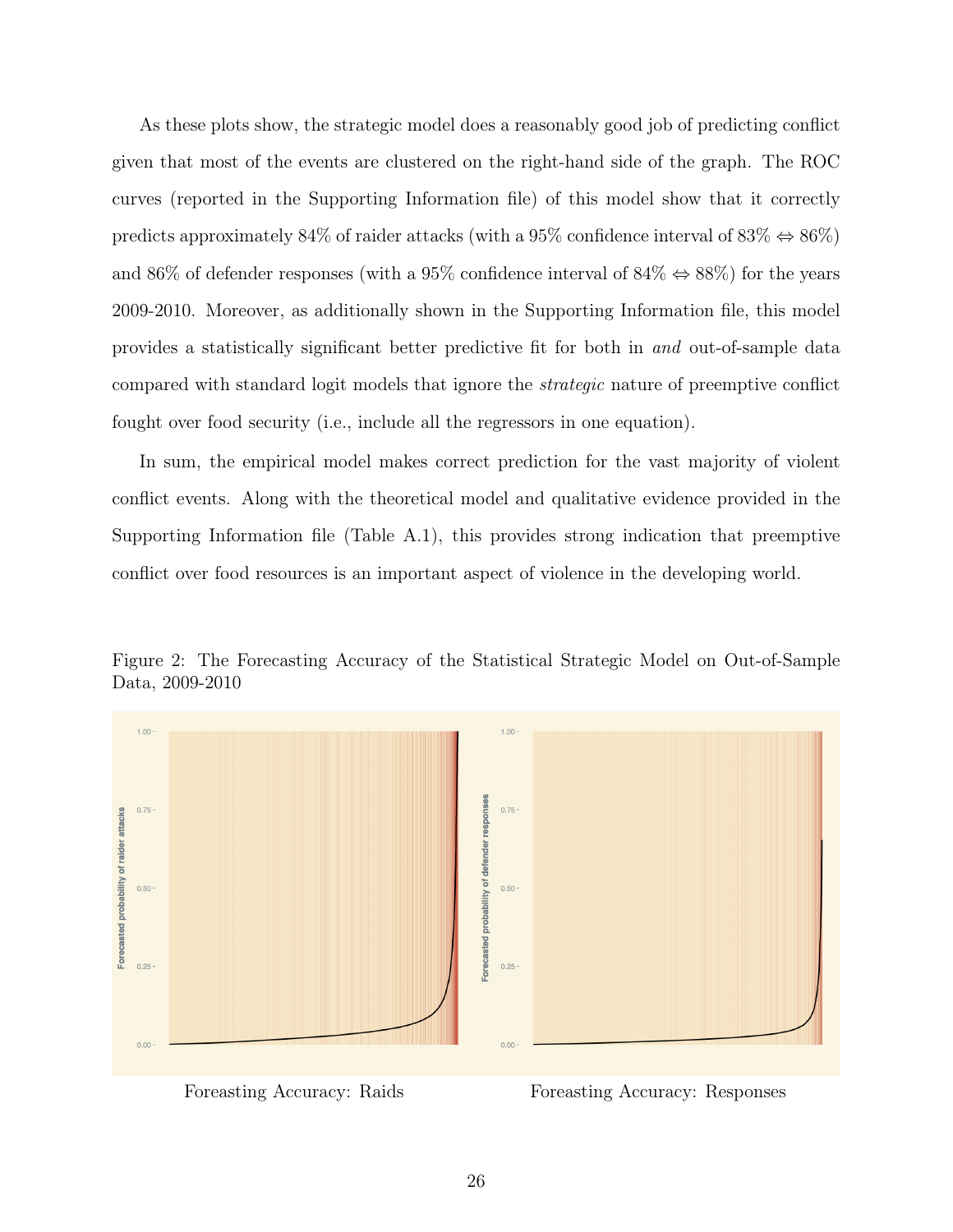# Conclusion

The use of food denial as a weapon is not recent. Throughout history and well into the 19th century, armies living off the land have been a regular characteristic of warfare, and correspondingly—the preemptive destruction of food resources. By incorporating the insight that food support is crucial in facilitating military operations in these contexts and using a statistical estimator that is the structural equivalent of my theoretical model, I confirm these expectations at the highly localized level. These interesting findings diverge from current conceptualizations of food and violence in some prominent studies (e.g., Burke et al., 2009), but are consistent with a broad historical narrative and other studies of such attacks (Butler and Gates, 2012; Adano et al., 2012; Koren and Bagozzi, 2016). They also suggests ways where the framework of localized preemptive conflict could be generalized to other types of resources, such as drugs and diamonds, and even political votes.

These conceptualizations could also prove instrumental in cases where measures of local wealth are poorly captured by GDP per capita and related constructs, as is the case for areas where populations earn little income but own large amounts of crop or livestock (e.g., rural Rwanda). In shifting the focus towards the importance of alternative ways of conceptualizing wealth, my theory points to new ways in which the political, economic, and geographic approaches to conflict can be synthesized. This can have potential implications not only to scholars concerned with the study of political violence, but also policymakers working to ameliorate conflict and prevent renewal locally. Increasing food security can also have particular and important implications for peacebuilding globally, but this effect is magnified by the existence of efficient institutions that help promoting peaceful conflict resolution.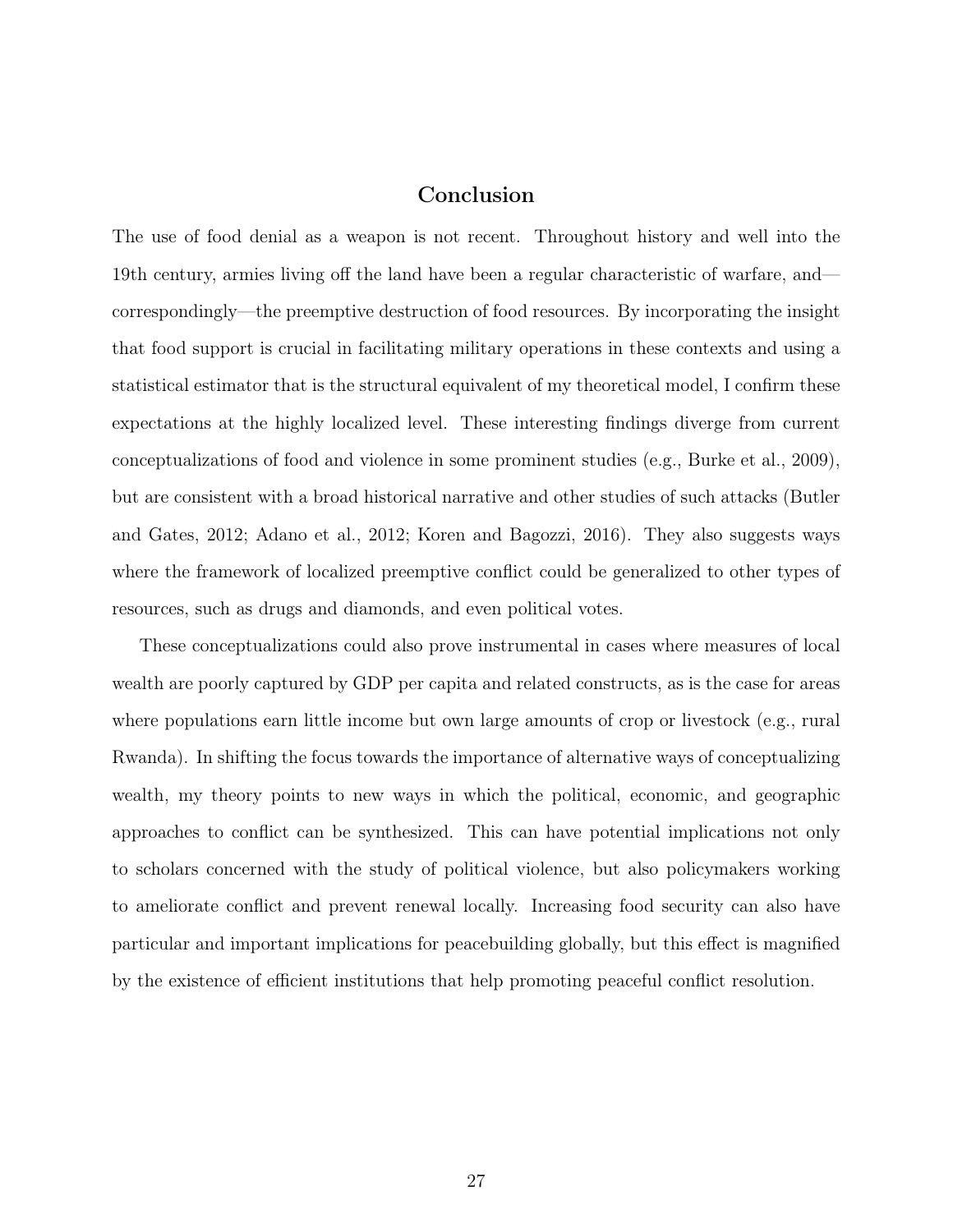## References

- Adano, Wario R, Ton Dietz, Karen Witsenburg and Fred Zaal. 2012. "Climate change, violent conflict and local institutions in Kenya's drylands." Journal of Peace Research 49(1):65–80.
- Asfaw Negassa et al. 2013. "The Potential for Wheat Production in Africa: Analysis of Biophysical Suitability and Economic Profitability." Policy paper, International Food Policy Research Institute, July 2013, http://repository.cimmyt.org/xmlui/bitstream/ handle/10883/4015/97365.pdf?sequence=1&isAllowed=y.
- Bagozzi, Benjamin E., Ore Koren and Bumba Mukherjee. Forthcoming. "Droughts, Land Appropriation, and Rebel Violence in The Developing World." Journal of Politics .
- Barrett, Christopher B. 2010. "Measuring Food Insecurity." Science 327:825–828.
- Bellemare, Marc F., Takaaki Masaki and Thomas B. Pepinsky. Forthcoming. "Lagged Explanatory Variables and the Estimation of Causal Effects." Journal of Politics .
- Bellemare, Mark F. 2015. "Rising Food Prices, Food Price Volatility, and Social Unrest." American Journal of Agricultural Economy 97:1–21.
- Brandt, Patrick T., John R. Freeman and Philip A. Schrodt. 2011. "Real Time, Time Series Forecasting of Inter- and Intra-state Political Conflict." Conflict Management and Peace Science 28(1):41–64.
- Buhaug, Halvard. 2010. "Climate not to blame for African civil wars." Proceedings of the National Academy of Science 107(38):16477–16482.
- Buhaug, Halvard, Scott Gates and Päivi Lujala. 2009. "Geography, Rebel Capability, and the Duration of Civil Conflict." Journal of Conflict Resolution 53(4):544–569.
- Burke, M., E. Miguel, S. Satyanath, J. Dykema and D. Lobell. 2009. "Warming Increases the Risk of War in Africa." PNAS 106:20670–20674.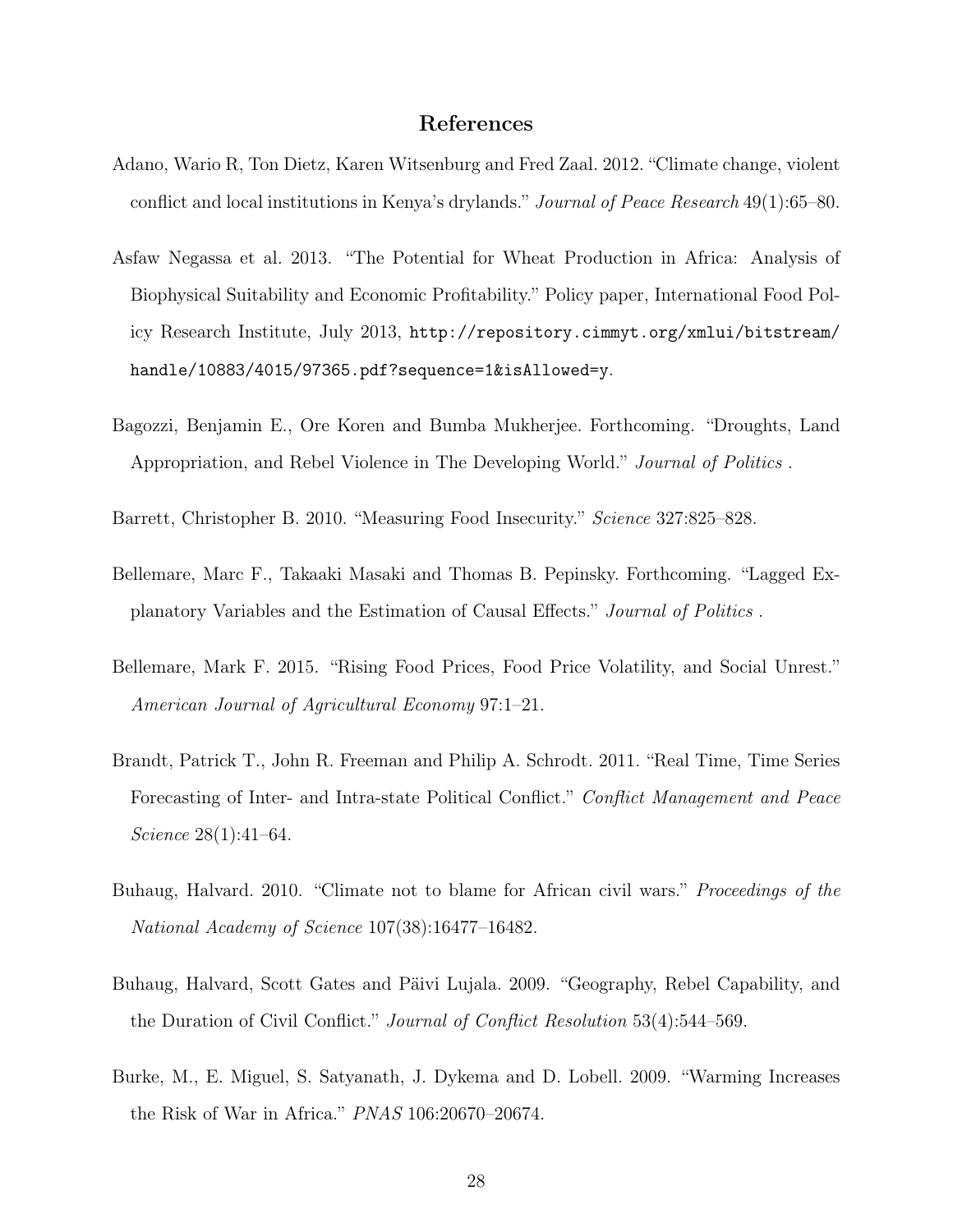- Butler, Christopher K and Scott Gates. 2012. "African range wars: Climate, conflict, and property rights." Journal of Peace Research 49(1):23–34.
- Carter, David B. 2010. "The Strategy of Territorial Conflict." American Journal of Political Science 54(5):969–987.
- Carter, David B. and Curtis S. Signorino. 2010. "Back to the Future: Modeling Time Dependence in Binary Data." Political Analysis 18(3):271–292.
- Downes, Alexander B. 2008. *Targeting Civilians in War*. Ithaca NY: Cornell University Press.
- Fearon, James D. 1995. "Rationalist Explanations for War." International Organization 49(3):379–414.
- Fearon, James D. and David D. Laitin. 2003. "Ethnicity, Insurgency, and Civil War." American Political Science Review 97(1):75–90.
- Fjelde, Hanne and Lisa Hultman. 2014. "Weakening the Enemy: A Disaggregated Study of Violence against Civilians in Africa." Journal of Conflict Research 58(7):1230–1257.
- Food and Agricultural Organization of the United Nations. 2016. "Statistics Division.". URL:  $\frac{http://faostat3.fao.org/home/E}{$
- Food and Agriculture Organization of the United Nations. 2008. "Climate Change and Food Security: A Framework Document." A Policy Paper. URL: http://www.fao.org/ forestry/15538-079b31d45081fe9c3dbc6ff34de4807e4.pdf.
- Gitlitz, John S and Telmo Rojas. 1983. "Peasant Vigilante Committees in Northern Peru." Journal of Latin American Studies 15(1):163–197.
- Greenhill, Brian, Michael D. Ward and Audrey Sacks. 2011. "The Separation Plot:A New Visual Method for Evaluating the Fit of Binary Models." American Journal of Political Science (55):990–1002.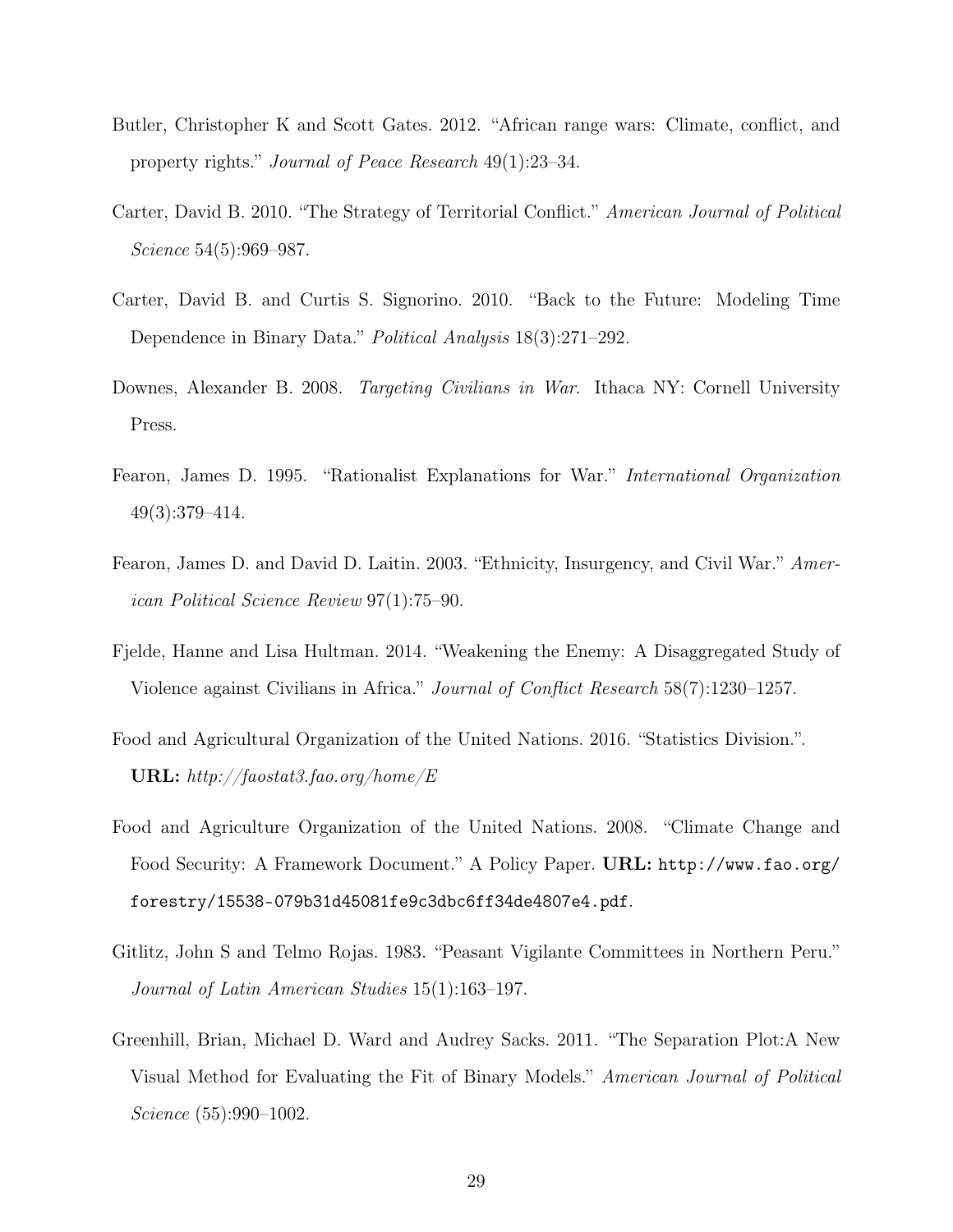- Hendrix, Cullen S. and Hen-Jan Brinkman. 2013. "Food Security and Conflict Dynamics." Stability: Internatioal Journal of Security and Development 2(2).
- Hendrix, Cullen S. and Stephan Haggard. 2015. "Global food prices, regime type, and urban unrest in the developing world." Journal of Peace Research 52(2):143–157.
- Jaafar, Hadi H. and Eckart Woertz. 2016. "Agriculture as a funding source of ISIS: A GIS and remote sensing analysis." Food Policy 64:14–25.
- Kalyvas, Stathis N. 2006. The Logic of Violence in Civil War. Cambridge: Cambridge University Press.
- Keen, David. 2005. Conflict and Collusion in Sierra Leone. Suffolk: James Currey.
- Keller, Edmond J. 1992. "Drought, War, and the Politics of Famine in Ethiopia and Eritrea." The Journal of Modern African Studies 30(4):609–624.
- Koren, Ore and Benjamin E. Bagozzi. 2016. "From Global to Local, Food Insecurity is Associated with Contemporary Armed Conflicts." Food Security 8(5):999–1010.
- Marshall, M. G., T. R. Jaggers and K. Gurr. 2013. "Polity iv project: Political regime characteristics and transitions, 1800-2012." Technical Report.
- Miguel, Edward, Shanker Satyanath and Ernest Sergenti. 2004. "Economic Shocks and Civil Conflict: An Instrumental Variables Approach." Journal of Political Economy 112(2):725– 753.
- Mkutu, Kennedy. 2001. "Pastoralism and conflict in the Horn of Africa." Africa Peace Forum/Saferworld/University of Bradford.
- Nordhaus, William D. 2006. "Geography and macroeconomics: New data and new findings." Proceedings of the National Academy of Sciences 103(10):3150–3517.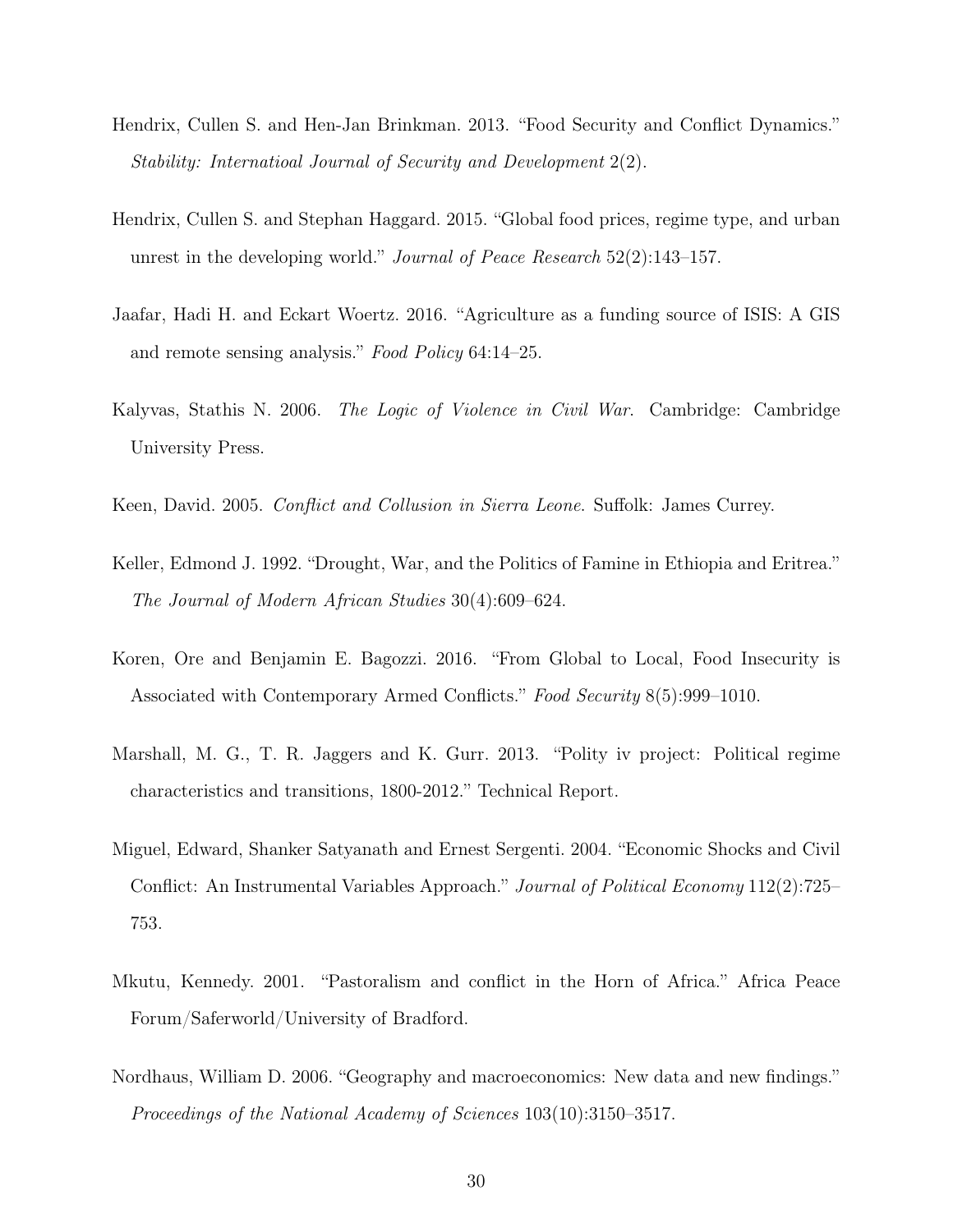O'Loughlin, John, Frank D. W. Witmer, Andrew M. Linke, Arlene Laing, Andrew Gettelman, and Jimy Dudhia. 2012. "Climate variability and conflict risk in East Africa, 1990-2009." Proceedings of the National Academy of Science 109(45):18344–18349.

Paarlberg, Robert L. 2000. "The Global Food Fight." Foreign Affairs 79:24–38.

- Raleigh, Clionadh, Andrew Linke, Haavard Hegre and Joakim Karlsen. 2010. "Introducing ACLED: An Armed Conflict Location and Event Dataset." Journal of Peace Research 47(5):651–660.
- Raleigh, Clionadh and Caitriona Dowd. 2015. "Armed Conflict Location and Event Data Project (ACLED) Codebook 2-15." http://www.acleddata.com/about-acled/.
- Ramankutty, N, AT Evan, C Monfreda and JA Foley. 2008. "Farming the planet: 1. Geographic distribution of global agricultural lands in the year 2000." Global Biogeochem. Cycles 22:Article N. GB1003.
- Ray, Deepak K., Navin Ramankutty, Nathaniel D. Mueller, Paul C. West and Jonathan A. Foley. 2012. "Recent patterns of crop yield growth, stagnation, and collapse." Nature Communications 3:Article N. 1293.
- Reuters. 2011. "Tribal, rebel violence kills 2,300 in South Sudan - U.N." July 8, 2011. URL: http://uk.reuters.com/article/ uk-sudan-south-violence-idUKTRE7661F920110707.
- Signorino, Curtis S. 1999. "Strategic Interaction and the Statistical Analysis of International Conflict." American Political Science Review 93(3):279–297.
- Signorino, Curtis S. and Kuzey Yilmaz. 2003. "Strategic Misspeci?cation in Regression Models." American Journal of Political Science 47(3):551–566.
- Snyder, Timothy D. 2010. Bloodlands: Europe Between Hitler and Stalin. New York, NY: Basic Books.